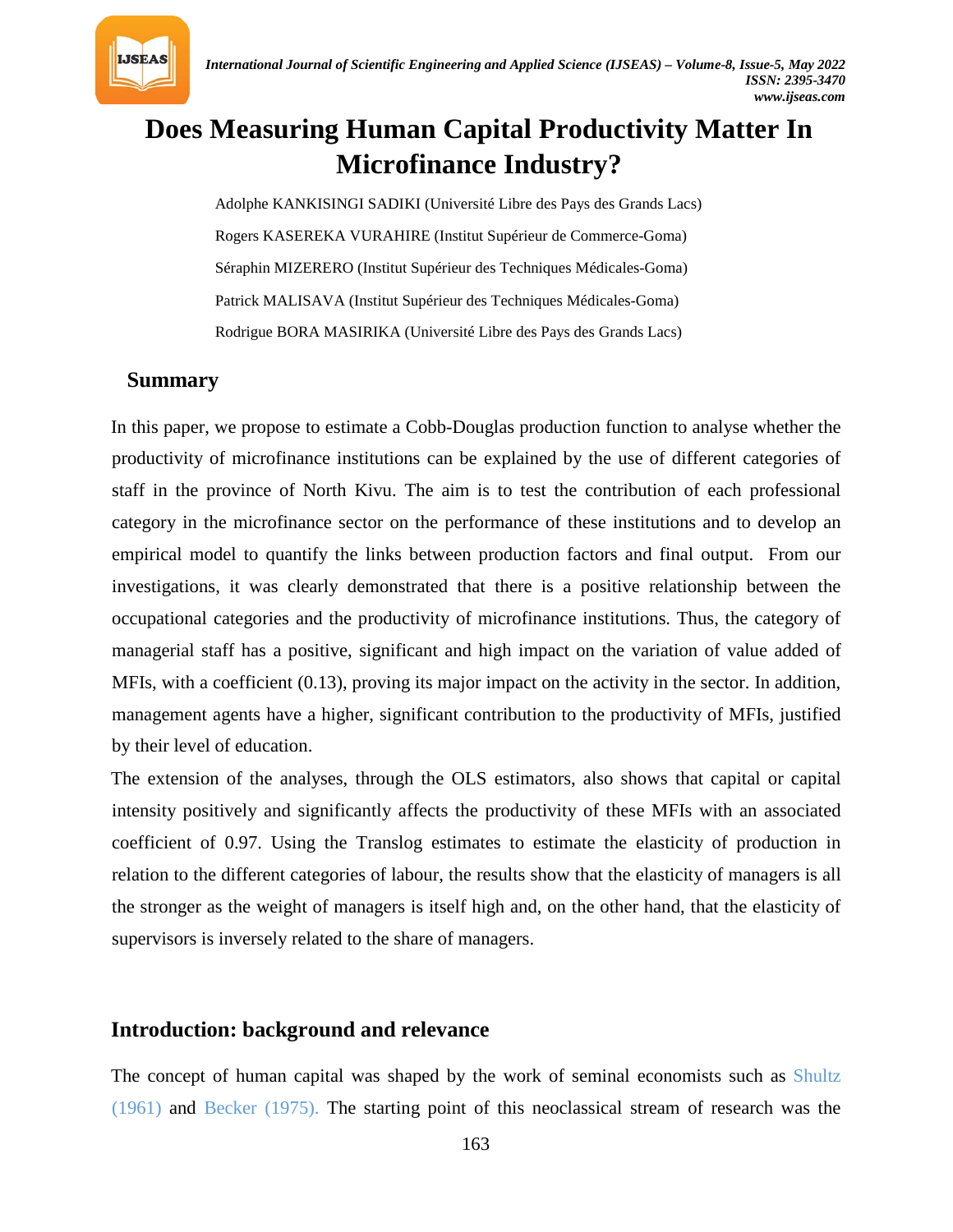

question of the return on an investment in education for a given individual. Human capital is thus perceived as an endogenous factor of growth and development in the same way as transport and communication infrastructures. It is a determinant of the productivity of an economy (Romer, 1989; Foray, 2000; Andrew, 2005). This

presupposes a link between human capital and the level of productivity (Guillard & Roussel, 2010),

As a result, the notion of productivity, the lifeblood of this paper, remains an essential and complex element in the current economic system. Its implication in the economy as well as its effects on the population are perceived in different ways according to social structures (Fourastié, 1952). Thus, this notion being broader as it gathers several aspects for its understanding, it allows to measure the efficiency of a company in terms of use of its resources to produce goods and services (JDN, 2019).

From these different analyses above, we deduce that there are different factors (Inputs) that intervene in productivity, notably material, immaterial and human capital. In our context, we analyse this aspect based on the productivity of human capital by focusing on microfinance institutions. However, several studies devoted to the question of measuring human capital are relatively rare, and the vast majority of them are either macroeconomic analyses, the most dedicated to the agricultural and manufacturing sectors (Hopcraft, 1974; Bouoiyour, & Toufik, 2007; De La Fuente, 2011).

Overall, these different studies have led to rather disappointing results, since for the most part they indicate an impact of human capital that is either not significant or does not show the expected sign.

The criticisms of these studies and many other reasons certainly invite a broadening and deepening of the analysis applied to African countries, in order either to better understand the relationship between human capital and firm growth, or to better explain why, within these countries, this relationship seems to be so fragile (Gurgand, 1993).

In view of these details, human capital goes hand in hand with the level of qualification because it is a production factor for the company and must be composed of the aptitudes, talents and experience accumulated by a person and which determine his or her capacity to work or produce,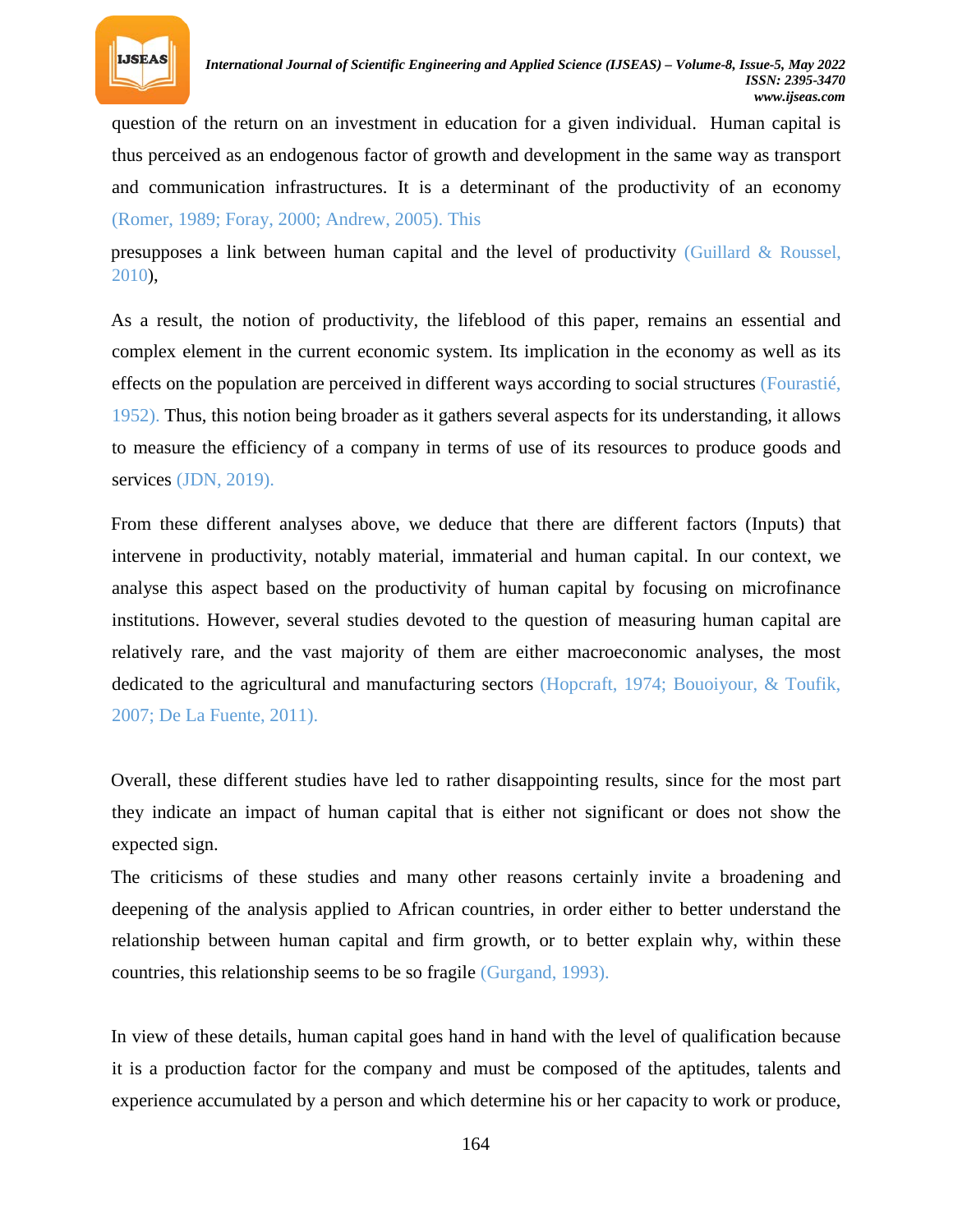

because the aim of any company is to achieve the objectives set (to the optimum), and it is up to the company to manage all the resources at its disposal, including human capital. A very modern trend tends to place people at the centre of the debate on economic success, making them not an accidental factor, but the pillar of productivity and progress (Mbaye, 2002).

From the particular point of view of the microfinance sector as our field of study in this work, there is an intensive competition in the sector that forces these institutions to adopt appropriate strategies to increase their performance levels in order to guarantee their survival and development as Gates (2010) tells us. This explains why human resource-based organisational practices and techniques have become a privileged field of study for the microfinance sector.

From this perspective, it is clear that training, upgrading, or developing staff skills is a major challenge for many MFIs. This is particularly the case in countries where the workforce is characterised by low levels of education and limited work experience in the financial sector (Adair, 2010).

Thus, skilled labour can explain the difference in performance between firms, as it is expected that human capital with a solid basic education can contribute positively to the performance of the firm, and if not, that it can contribute to underperformance, which must be verified at our level (Logossah, 1994).

As empirical work on this issue readily shows, most of it has been carried out through production functions involving the structure of qualifications, in order to take into account the differentiated influence of different categories of the workforce (Mairesse, 1985 and Sevestre, 1990).

For their part, the estimates conducted by Mairesse and Sassenou indicate a positive and significant impact of the qualification of all the qualitative factors considered on the performance of the firm, their results being subsequently amply confirmed by the study of Sevestre (1990). The latter showed that the most productive companies, compared to the least productive companies, employed on average 6 times more technicians, 2 times more administrative and commercial managers, and 2.5 times less unskilled personnel (and more generally, the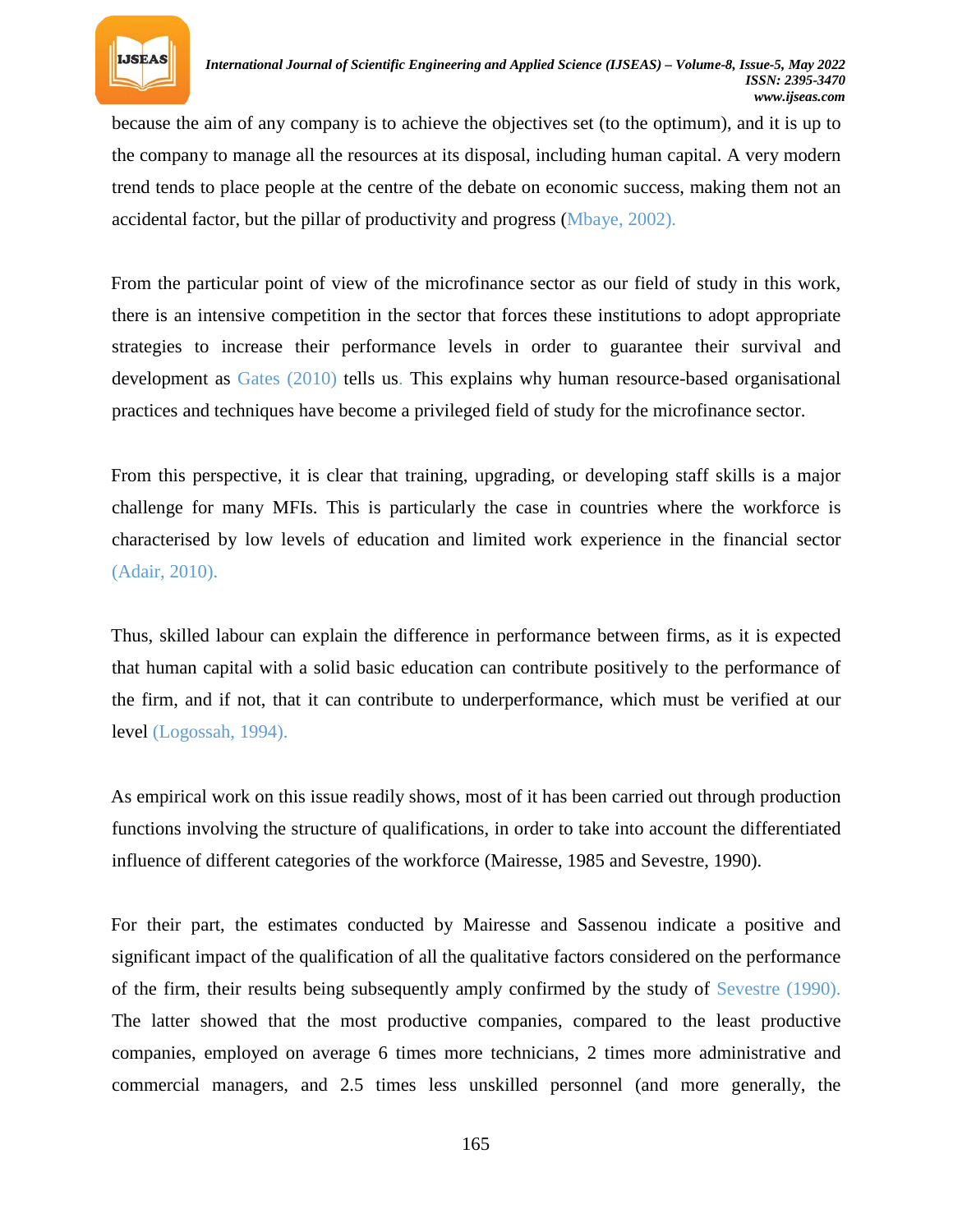

concordance would be systematic between labour productivity and the composition of the labour force).

The study by Huiban (1994), although inspired by the approaches of Mairesse and Sassenou and Sevestre, differs largely in that it integrates the sectoral dimension into the analysis (it therefore takes into account the fact that companies belong to different production and employment logics).

Also, according to Latreille and Varoudakis (2006), on the one hand, the use of a skilled labour force would improve the level of overall factor productivity, and on the other hand, the low level of human capital would explain (among other reasons, including the insufficiency of infrastructure and the high level of trade protection) the drop in overall factor productivity within the various industrial branches.

As for Mbaye, he concluded that there is a strong and significant link between education and productivity, since, in his various estimates, the coefficient of the human capital variable is always significant, with the expected positive sign (it would even be the only one of the variables, along with capital intensity, to be robust to all specifications).

While most of the studies cited above indicate that labour productivity is strongly influenced by the skill levels of the workforce, it should be noted that these studies did not consider the microfinance sector in this regard.

Thus, the question of the present study is to verify the existence of an impact of the professional categories of the workforce on the efficiency of the MFIs in South Kivu.

To this end, the present work postulates that there would be a positive and significant impact of these professional categories on the efficiency of MFIs in South Kivu.

Studies on staffing issues in Micro Finance Institutions (MFIs) in general and on professional qualification in particular are rare. And yet, the professional qualification of MFI staff should be seen as one of the key variables of its performance at a time when it has entered a critical phase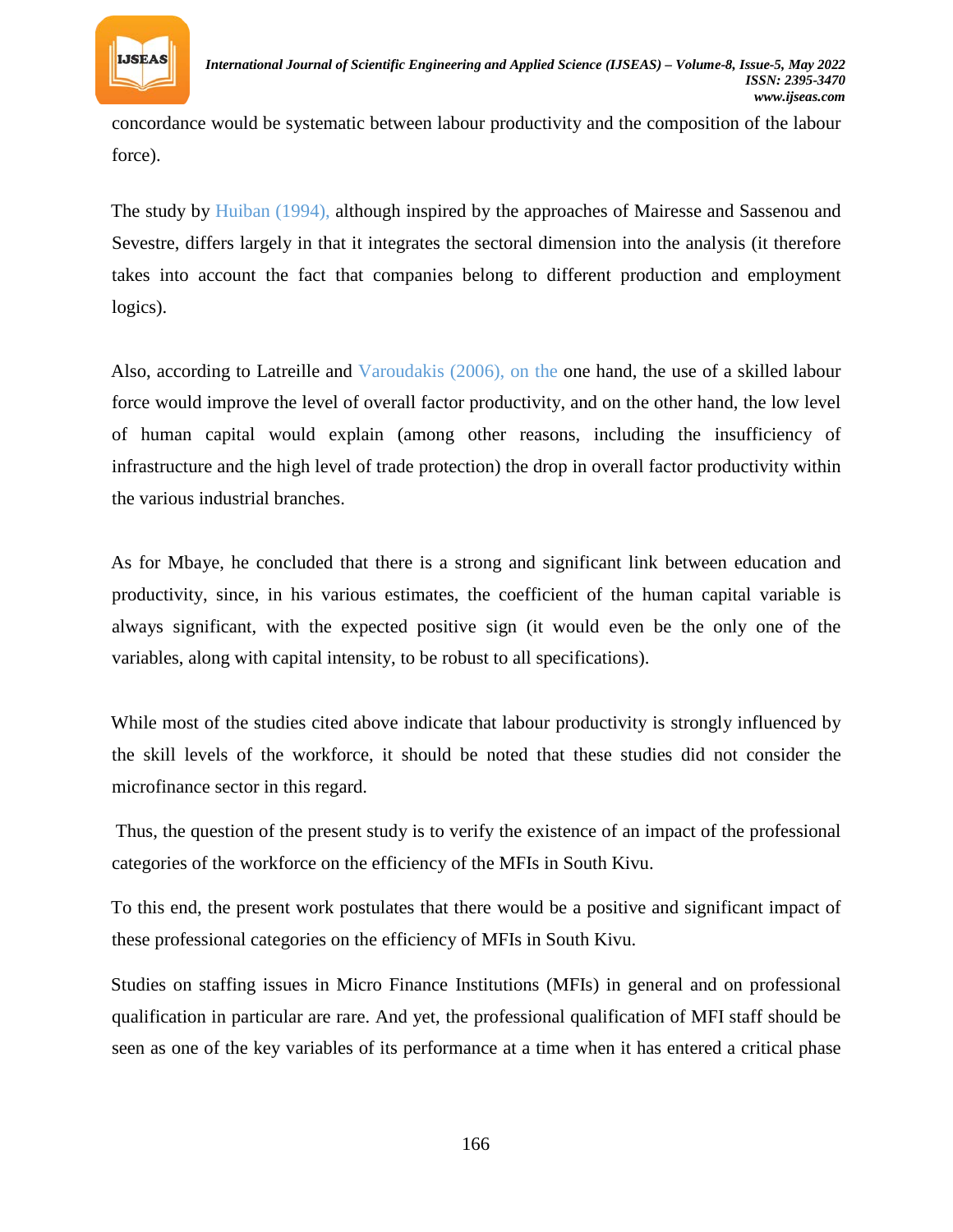

of its development characterised by strong competition in the sector, the desertion of clients and the stagnation of its growth rate.

The objective of this work is therefore to determine empirically the link between the productivity of a Microfinance Institution based on the quality of its staff, limited to the province of North Kivu, for a period of 3 years, precisely from 2019 to 2021.

It is with this in mind that we propose to develop an analysis based on the production function, which makes it possible to quantify the links between production factors and final production. With regard to the latter, its advantages are multiple (Dormont, 1989).

The basis of the neoclassical theory of human capital is therefore that education is an investment that increases the productivity of those who receive it and thereby creates a rise in their wages (Mincer, 1958). The same author goes on to say that entrepreneurs tend to pay higher wages to better educated workers because they observe that their ability and productivity are higher than those of less educated workers.

The rest of the paper is organized as follows: first, the theoretical and empirical literature review is developed, followed in the second section by the development of the methodological framework. The presentation of the results constitutes the substance of the third section. Successively, the discussion of the results and the conclusion constitute the fourth and fifth sections.

### **Literature review**

We first provide a review of the definitions found in the literature in relation to classification, workforce skills and performance, and then trace the theoretical explanation of human capital. In addition, we offer the rationale for performance based on workforce skills (human capital).

Classification and professional qualification

Labour or vocational qualification is the ability of a person to perform a particular trade or job (OECD, 1998). It is supposed to depend on training and qualifications, experience as well as personal and moral qualities. Johan (1875) defines vocational qualification as the ability of a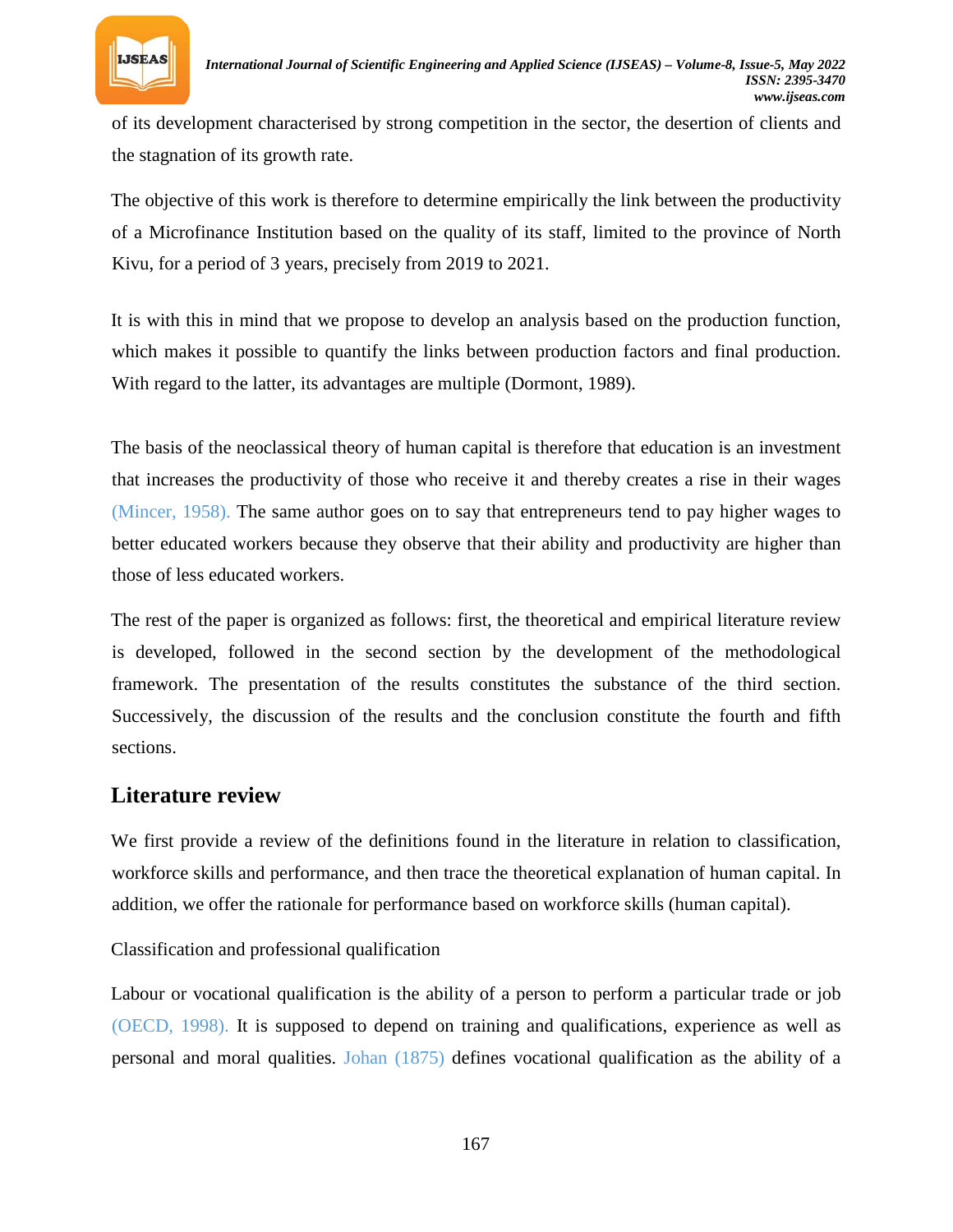

worker or the conferring of a quality, title, name or recognition of a level of professional competence.

According to Schultz (1961), the qualification of the workforce refers to the characteristics of the worker that determine his or her level of productivity: health, adult continuing education, education, migration and on-the-job training (or motor skills, work methods, intellectual knowledge).

Gary Becker's (1962) conception of the Qualification of the workforce is very close to the concept of human capital, which explains the Resources of an individual that influence future real income. Observed either through education or on-the-job training, human capital investment is classified by its general or specific character.

The notion of a vocational qualification implies the mastery of skills that are useful for the exercise of a profession. The vocational qualification that is the subject of the analysis is of particular interest because it generally concerns such an important element of the workforce, especially in a sector like microfinance. It is also interesting because the acquisition of the skills needed to work in the microfinance sector can be achieved through an apprenticeship or training programme (Labie, 2014; Mersland, 2015; Périlleux, 2015; Théry, 1991). The analysis of professional qualification is done mainly by the code of the classification of professions in force in each state (OECD, 2013).

This implies that the professional qualification establishes a social hierarchy of groups of individuals and thus a principle of hierarchy of ranks and wages in a given professional universe (Théry, 1991). Thus, the professional qualification is hierarchised by professional categories according to the regulations of each country (Schultz, 1961).

In the Democratic Republic of Congo (DRC), the professional category or classification is obtained from the variable Hierarchical classification of jobs established by Congolese law. This gives us information on the different professional levels within Congolese companies. The occupational category variable is part of the information collected on the individual characteristics of each worker in the private and public sector in the DRC.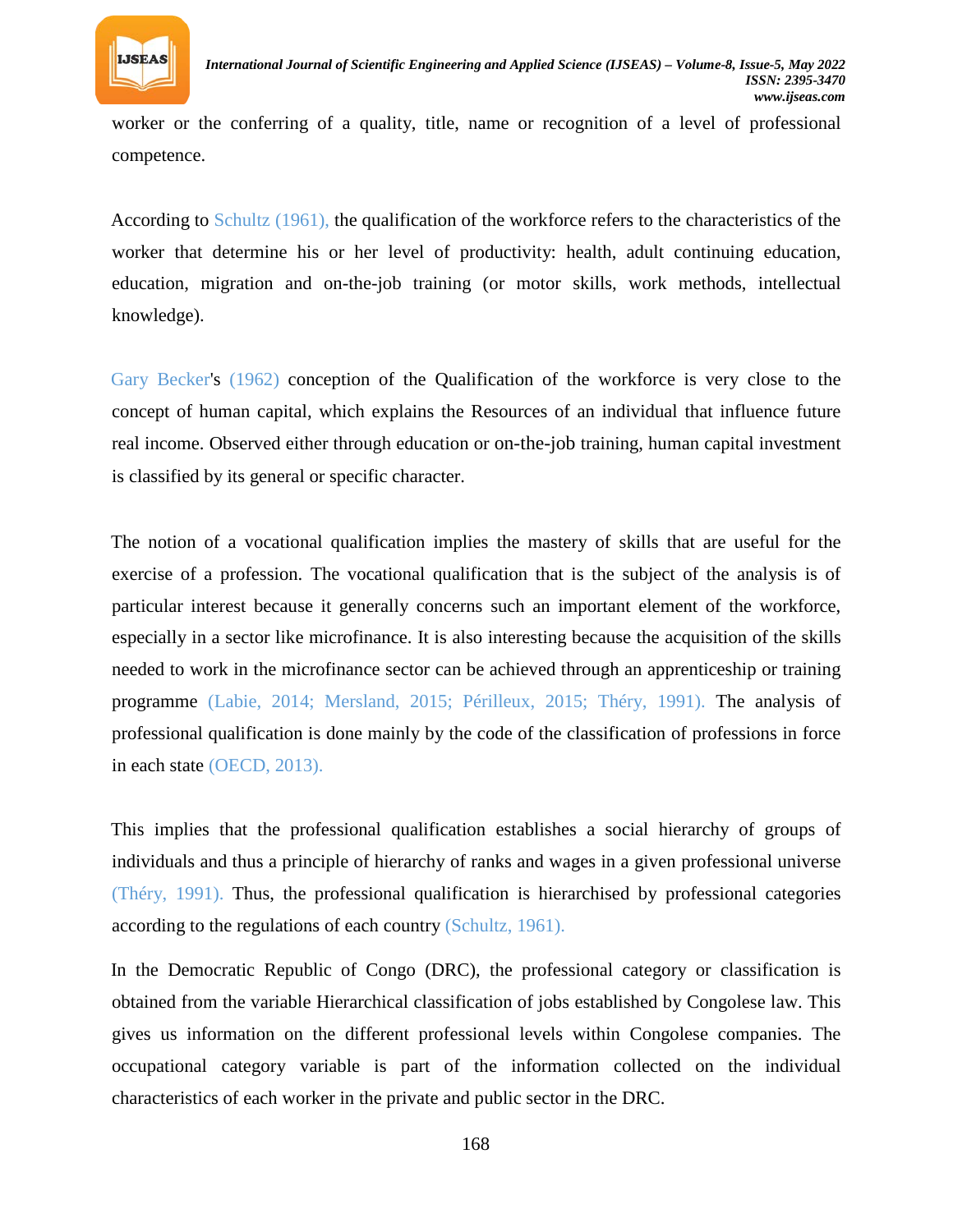

The classification of the workforce under Congolese law (FEC, 2016) is based on socioprofessional categories (CSP), and as such is essentially articulated around a technical division of jobs.

Four different categories are taken into account, namely: management staff, executive staff, supervisory staff and operational staff.

### Productive efficiency or productivity

Productivity represents the productive efficiency of the factors of production, namely labour and capital. It can be measured in different ways: labor productivity is the ratio of output to the amount of labor required for production and capital productivity is the ratio of output to the amount of capital required for production.

Total factor productivity is the ratio of output to the amount of labor and capital required for production. If, in the calculation, output is represented by the number of units produced, productivity is said to be physical. If output is represented by its monetary value, i.e. by turnover or better by value added, productivity is said to be in value terms (Melchior, 2010).

The productivity of labor or human capital will therefore be; given that the latter is defined as the set of productive capacities that an individual acquires through the accumulation of general or specific knowledge and know-how (Becker, 1992); the productivity provided by labor (OECD, 2006).

From the above, from an economic point of view, authors interested in human capital have tried to explain the importance of education and training.

The term human capital is not an insignificant choice: in the same vein as financial or productive capital, the authors see it as a source of wealth and value. Like any other type of capital, human capital can enhance or sustain productivity, innovation or employability. On the other hand, it can grow, shrink or become useless. While the notion of human capital is widely understood, it is more difficult to find a definition that is unanimously recognized and accepted by researchers. Here are some of the definitions proposed by various authors. Based on the definitions of several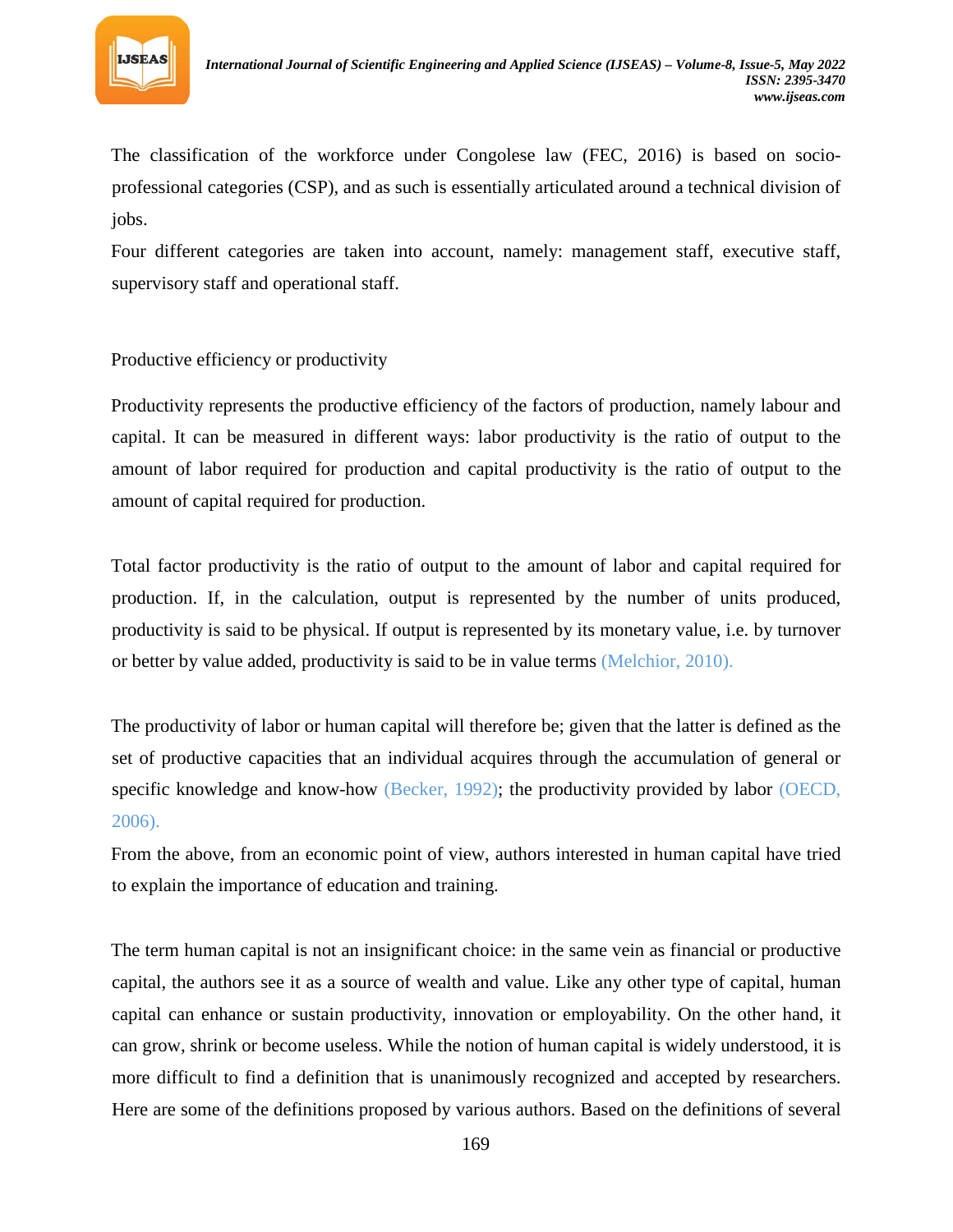

authors (Johan von Thünen, 1875; Schultz; 1961; Mincer; 1962; Becker, 1962; OECD; 1998; Rodriguez, P. J. & Loomis, R.S., 2007), several observations can be made: first of all, like social capital and unlike physical or financial capital, human capital is indissociable from the person who has acquired it. An individual and unique characteristic, it is specific to each individual insofar as it is the reflection of a personal history and a singular path.

From 1965 onwards, Gary Becker developed the concept further and popularized it, winning the Nobel Prize in Economics in 1992 for his development of the theory of human capital. Management researchers such as Flamholtz and Lacey, from 1980, or later Lepak and Snell, contributed to the dissemination of the theory and its practical use. Thus, the theory of human capital has indeed contributed to explain economic growth and the formation of individual remuneration. It assumes, as we shall see, that individuals can improve their productivity through voluntary acts of investment in education or training. Differences in labor income then reflect the fact that individuals do not (for various reasons to which we shall return) make the same investments, in training for example (Stéphanie, 2009).

Human capital could be understood as the strategic activation of human potential (Cappelletti, 2010). These two central concepts, skills and their management, are present in the terminologies used in management to designate or approach human capital.

For example, Savall and Zardet (2008) define intangible investment as a set of individualized or collective mini-actions that converge towards the achievement of the company's strategic objectives. For Lacroix and Zambon (2002), intellectual capital represents a set of endogenous resources (skills, know-how, etc.) and externalisable resources (brands, reputation, consumer satisfaction, etc.) that enable the creation of value for all stakeholders through the search for competitive advantages.

Thus linked to skills and their management, and hence to performance, the concept of human capital is to be brought closer to the theory of resources and the configurational approach linked to it. This theory has been stimulated in particular by the internal resource theory popularized by Hamel and Prahalad (1993). According to this theory, employees and the way they are managed play a crucial role in the success of organizations and are a crucial source of sustainable strategic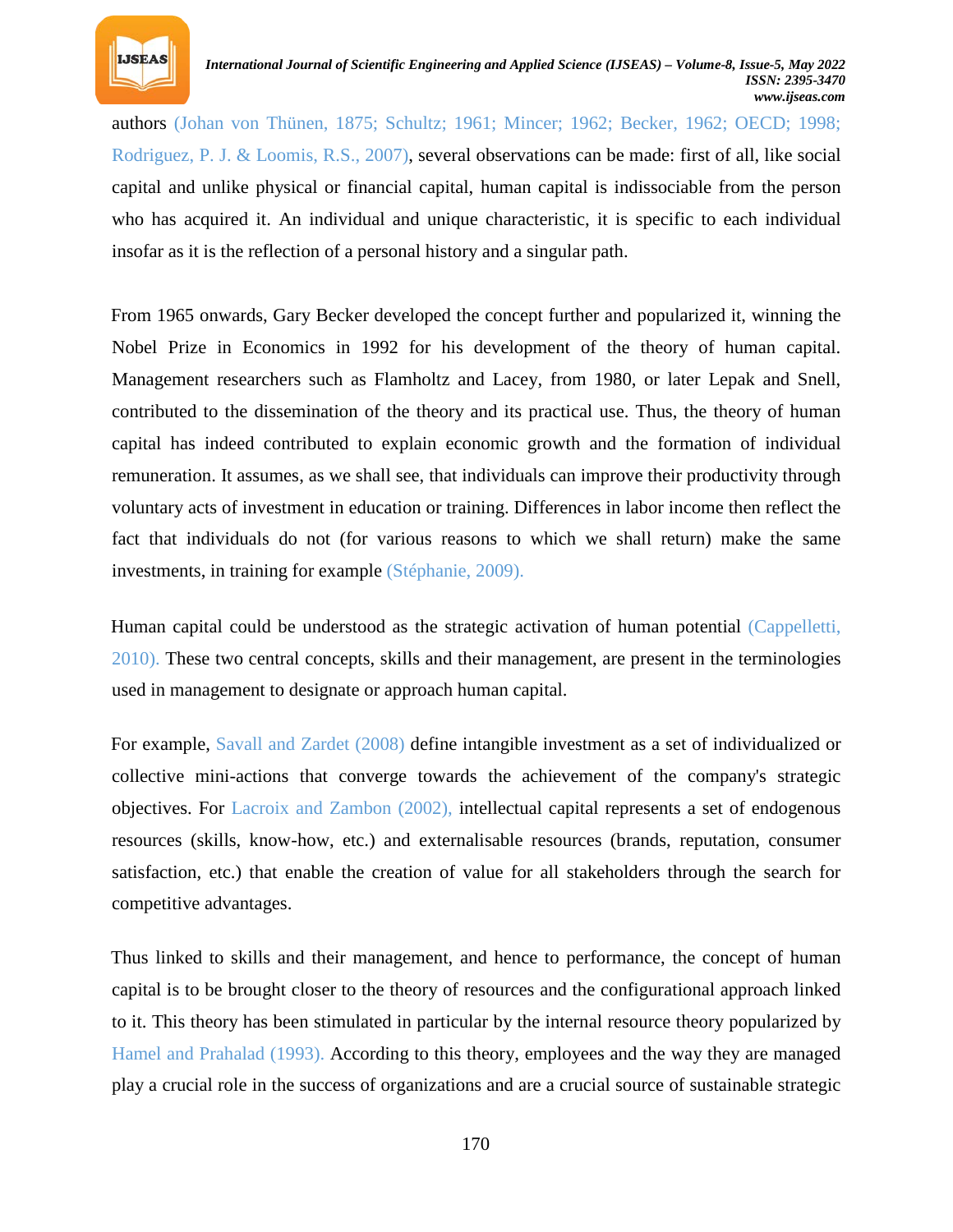

advantage. To demonstrate its contribution to human capital, the resource theory has relied on the configurational approach developed by Peffer (1995) and Delery and Doty (1996), whose purpose is precisely to measure the effects of human resource practices on economic performance.

Adam Smith showed him that workers with a higher education have know-how and a significant cultural and intellectual background. They are therefore more productive, which improves their efficiency. This better efficiency and effectiveness consequently allows them to be more innovative (Jérôme G, 2000).

Given this analysis, two streams of research have recently revived interest in these issues: on the one hand, according to the new theories of economic growth with which the names of Romer, Barro and Lucas are associated, human capital is a determining factor of economic growth.

On the other hand, there is now a growing interdisciplinary consensus that the early years of childhood play a critical role in the development of productive and well-adjusted adults. Family, but also welfare and health policies appear to have a key influence on the acquisition of human capital.

There follows a desire to optimise this potential which necessarily disrupts the traditional processes leading from the individual to the employer (Jarousse, 1991). It is then that Michel Fourmy (2012) demonstrates that the theory of human capital functions by analogy with that of financial or physical capital. He considers that human capital is made up of three elements which together determine a certain aptitude of the individual to work: skills, experiences and knowledge.

Relationship between labor force skills and overall productivity

As analyzed by Yves (2014), the volume of production that provides the most profit for a firm imposes a rationality on it, this is what gives the basis for the rationality hypothesis (Varian, 2011), it must therefore produce and find outlets for its production. With this hypothesis, the company generally uses both factors of production, namely capital and labor.

Dia A. (2005) points out that entrepreneurs usually establish relationships with people who are active both outside and inside the firms. And Becker (1964) thus these entrepreneurs, consider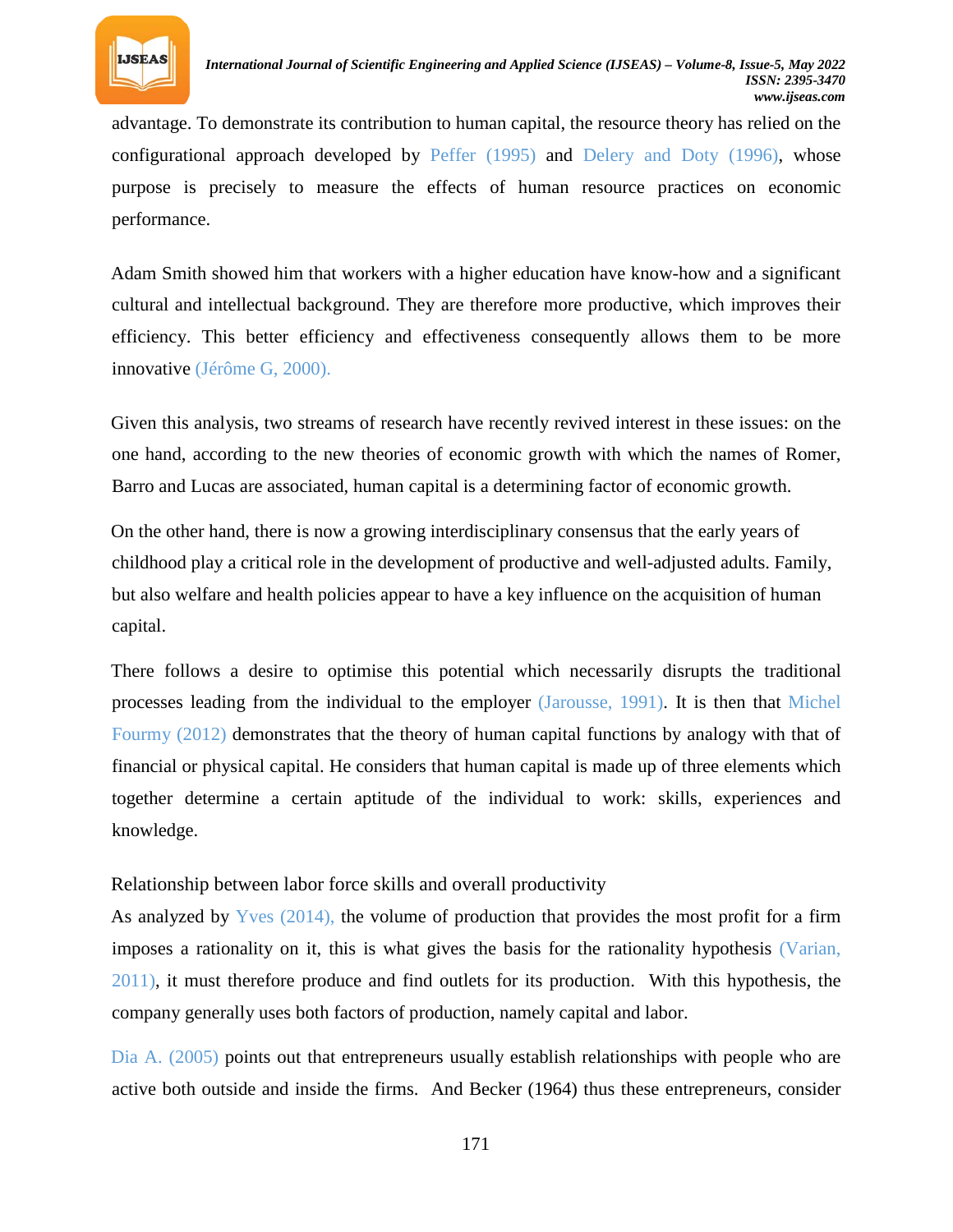

the education of individuals as a key point proving productive capabilities, as long as the human capital theory is mainly about the nature of personal changes that would result from the education of individuals.

Moreover, given the difficulty of pinpointing the contribution of human capital alone to productivity growth, investment in education and skills remain central aspects of innovation and, at the very least, facilitating the introduction of new production-enhancing technologies as presented in the OECD (2015) report as well as new forms of work organization.

Through this lens, the OECD has found that a more educated workforce raises the rate of real economic growth, but on the other hand, some authors, such as Pritchett (2001), consider the reasons why educational investment may not contribute to the productivity growth of an entity or organization. Indeed, De la Fuente (2011) concludes that the contribution of human capital investment to productivity growth is positive and quite significant.

He assumes that the knowledge and skills embedded in the individual have a direct effect on productivity and thus increase the ability to move towards technological advancement (Dia, 2005). Building on the approach taken by Yves (2014), he shows that beyond the aggregate level, productivity assessment can be carried out not only at the branch level for industrial firms, thus allowing for inter-branch measures of technical progress, but also at the level of analyzing the impacts of the qualification levels of the workforce on their productive performance, and this same approach can be adapted in the case of MFIs (Buxton, 1977 and Dia, 2005).

Finally, following Dia's conclusion (2005), he shows us that in the case of his country, Senegal, human capital does not really have an impact on the productivity of enterprises, simply because the low level of technical progress in these enterprises calls into question the entire production system of the firm in question. On the basis of the previous analysis, this same situation can be observed in the operating system of MFIs in our environment (DR Congo).

In the light of the above, we are in the process of identifying studies that have already been conducted on the relationship between qualification and occupational classification. Gibson, Susan (2000) points out in passing that young people under 26 and jobseekers over 26, especially those with low qualifications, have difficulties in finding employment and if they are employed, they contribute little to firm performance.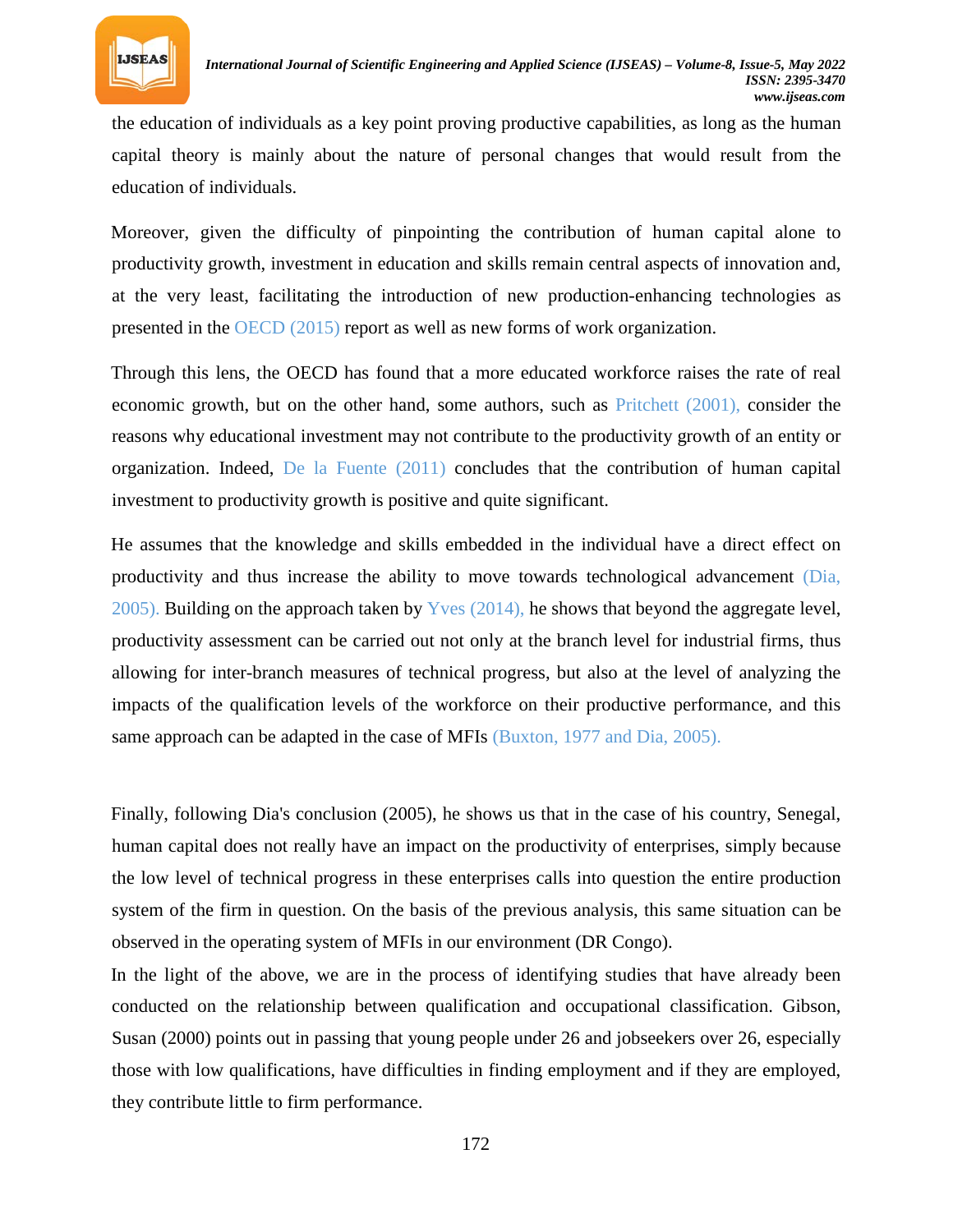

Thus, still starting from the studies conducted by Mairesse and Sassenou (1989; Dia, 2005) on the impact of qualitative factors on efficiency or marginal productivity, the results through the production functions of the Cobb-Douglas specification challenge the structure of job qualification. Thus, there is a positive and significant impact of all the qualitative factors considered on the productive efficiency, but especially the engineering and tertiary staff are the variable whose impact is the most important. Hence, the growth of the share of highly qualified labor not only had a positive and significant impact on productivity, but this impact also increased over time, beyond a certain threshold.

More specifically, the marginal productivity of managers and technicians appears to be much higher than that of unskilled workers. Thus, the gain that a firm can expect from a strengthening of its administrative and commercial staff is much more pronounced if it implements a capitalintensive technology employing an already highly skilled workforce. The use of skilled labor would improve the level of total factor productivity, but also the low level of human capital would explain the decline in total factor productivity within the different industrial branches.

To test the link between workers' education and productivity, Mbaye (2002) starts from a sample of 700 Senegalese firms estimated by means of an OLS model of the Cobb Douglas function specification. He found positive and significant results as previously predicted. These studies were proxies for human capital stocks, and due to the lack of necessary data on the education levels of the workforce, they use the SMIG as an indicator to measure the differences between firms.

Finally, Dia (2005) conducted a study on the effects of human capital on firm productivity in Dakar, Senegal. The methodological specification used by Dia is the Cobb-Douglas or Translog, the ordinary least squares (OLS), the between and within estimator, and finally the random effects estimator. Overall, the results obtained here do not indicate a considerable impact of the skill structure (and more particularly of the most qualified categories of labor) on productive performance.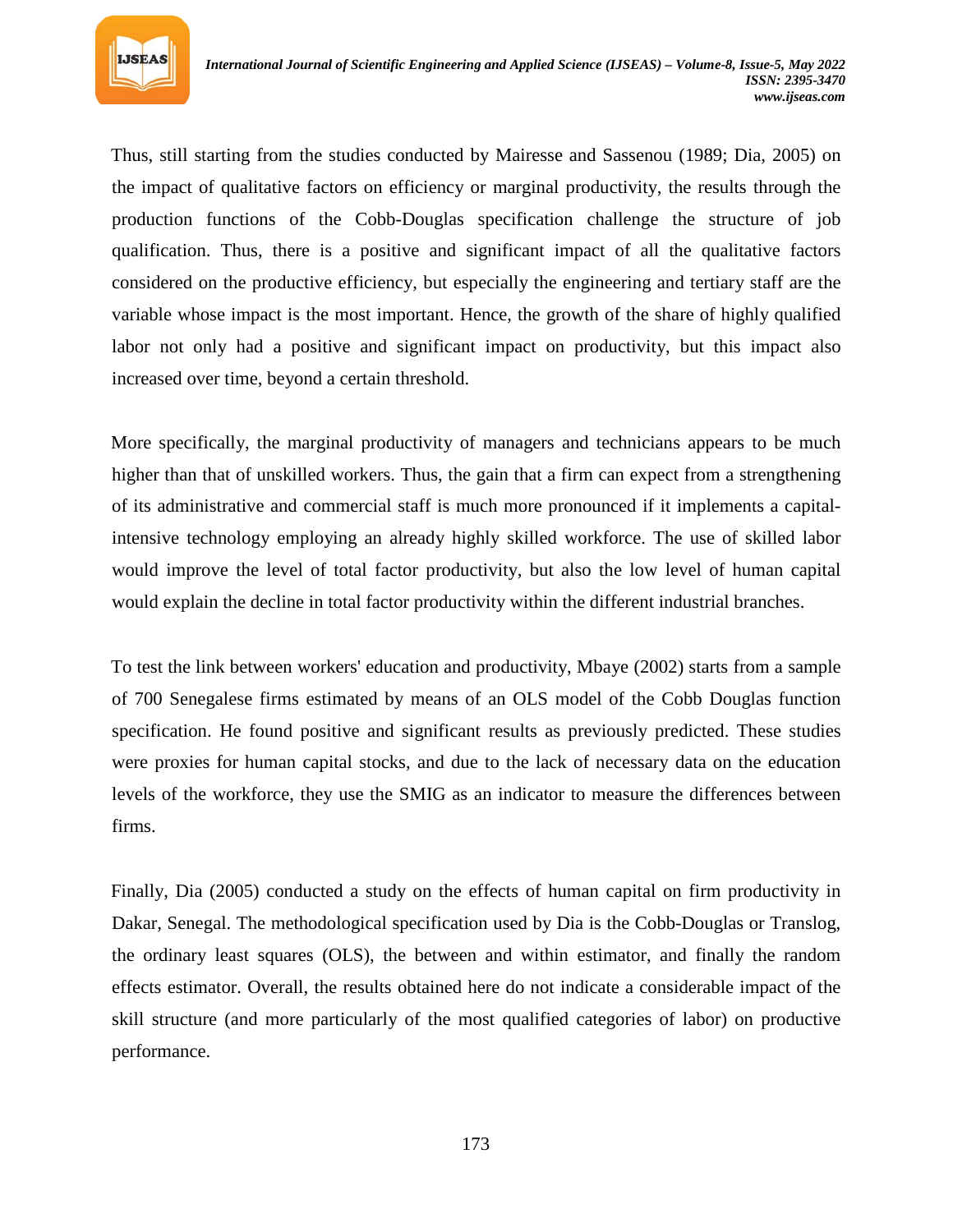

In their research on the impact of professional qualification on performance, Buxton (1977), Black and

Lynch (1996), Mairesse and Sassenou (1989), Sevestre (1990), Latreille and Varoudakis (1997), Mbaye (2002) and Dia (2005), noted that the use of a qualified workforce improved the level of overall productivity. They also show that the low level of human capital would explain the decline in aggregate productivity.

Thus, with regard to the specific characteristics of the MFIs vis-à-vis the companies in the different sectors in which this research has been conducted, we postulate the following:

H1. There is a significant positive impact of professional qualification on the efficiency of MFIs in North Kivu.

The studies of Mairesse and Sassenou (1989), Sevestre (1990) and DIA Abdoul alpha (2005) on the influence of the qualification of the professional classes on production were also interested in quantifying the qualification-productivity relationship and thus measuring the efficiency of each professional level within the firm. As our study focuses on occupational categorization in the sense of Congolese law, it would be important to see which category provides more efficiency to the firm.

Therefore, we assume the following:

H2. Professional and managerial staff is the variable with the greatest impact.

Dormont (1989) and Sevestre (2002) have shown that the use of the Cobb-Douglas production function has several advantages, including the fact that it allows the elasticity of each input to be determined directly in relation to production, or that it allows returns to scale to be estimated directly. Therefore, we assume the following:

H3. At any estimator, the coefficients obtained for all occupational categories are always significant.

## **Methodology**

We estimate the model using MFI data from the Bureau de Service d'analyses Economiques, Statistiques et Surveillance des Intermédiaires Financiers (SAESSIF) of the Banque Centrale du Congo (BCC) from 2019 to 2021 and from the Institut National de la Statistique (INS) Division du Nord-Kivu. These data concern 10 MFIs whose evolution is monitored during the study period, chosen at random. They are representative of the entire microfinance industry sector in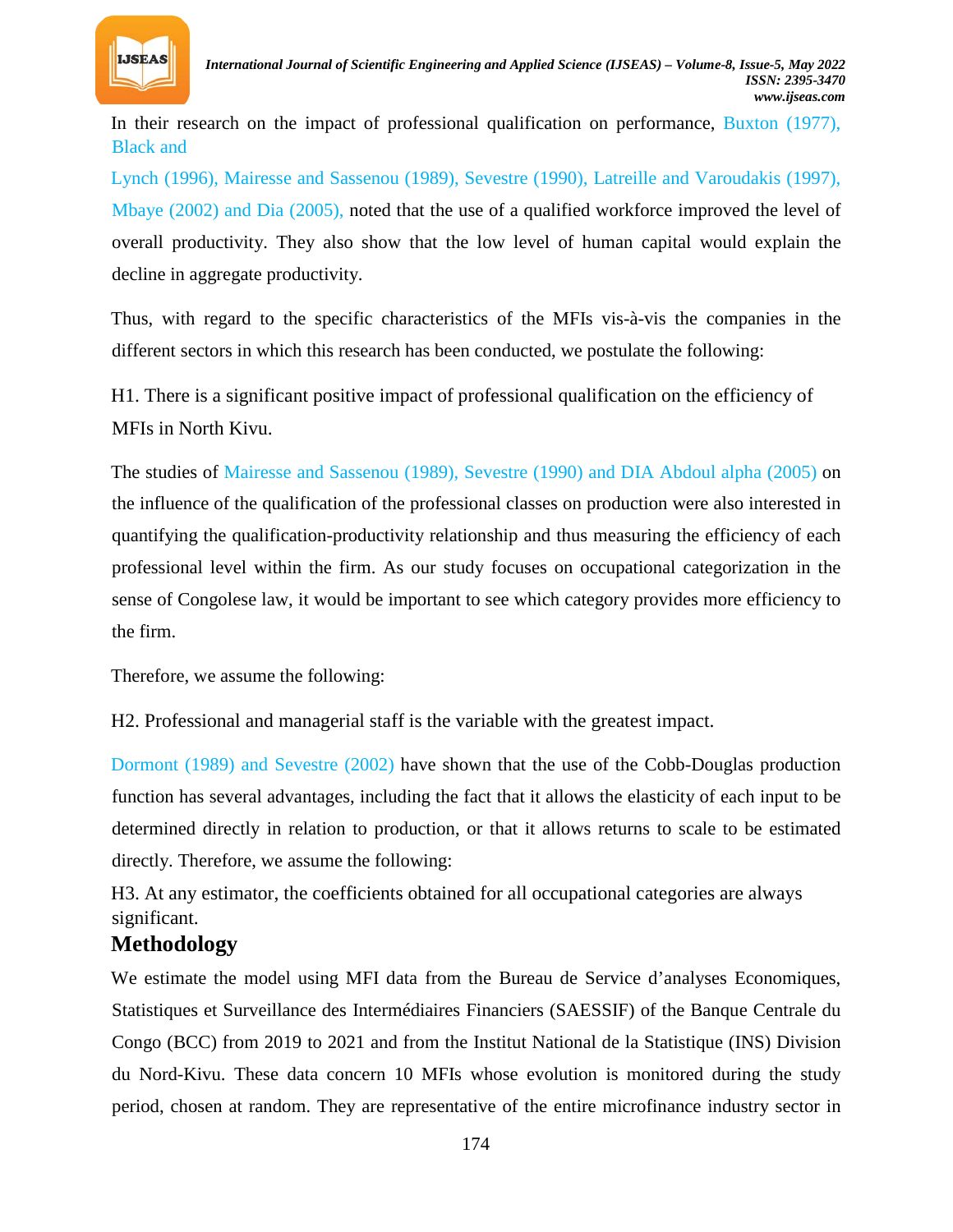

North Kivu over the period considered. We have thus developed a structure for the 10 MFIs that are subject to the ISFD (Institution du Système Financier Décentralisé).

We chose to conduct this study among MFIs that are located in urban centres. This choice was motivated by the fact that there is a lot of competition in this centre, which would justify a particular focus on the performance of MFI agents. The MFIs were chosen according to their importance as measured by their respective market share (BCC, 2018). Thus, only MFIs with at least 1% of the market share were selected. In doing so, we wanted to avoid the sampling error of not including the most important MFIs in the sample, which would logically bias the results. Overall, the composition of its different institutions in terms of workforce is heterogeneous. Indeed, the different categories of workforce that usually reflect different levels of human potential held by workers in microfinance enterprises in North Kivu (FEC, 2016) are presented in the table below.

| Socio-professional          | Definition (according to FEC nomenclature)                                                                                       | Corresponding theoretical         |
|-----------------------------|----------------------------------------------------------------------------------------------------------------------------------|-----------------------------------|
| categories                  |                                                                                                                                  | levels of education and/or        |
|                             |                                                                                                                                  | training                          |
| Management agents           | "Persons employed in jobs normally requiring a level of education                                                                | Graduates, masters, engineers,    |
|                             | higher than or equivalent to that conferred by the award of an<br>engineering degree, a master's degree or by the acquisition of | postgraduates, doctors.           |
|                             | equivalent practical skills, taking into account some professional                                                               |                                   |
|                             | experience.                                                                                                                      |                                   |
| Management staff            | Employees in jobs normally requiring a level of education higher                                                                 | University degree, other tertiary |
|                             | than or equivalent to that which can be attained by two years'                                                                   | education at bac+3 level.         |
|                             | systematic and complete study beyond the brevet de technicien or the                                                             |                                   |
|                             | baccalauréat, or the acquisition of equivalent practical skills through<br>prolonged professional experience.                    |                                   |
|                             |                                                                                                                                  |                                   |
|                             |                                                                                                                                  |                                   |
|                             |                                                                                                                                  |                                   |
| <b>Supervisory Officers</b> | Master's level jobs attained after practical experience or with a                                                                | Technician's<br>certificate,      |
|                             | qualification equivalent to that conferred by the technician's certificate                                                       | baccalaureate.<br>technical       |
|                             | or the baccalaureate.                                                                                                            | and/or vocational                 |
|                             |                                                                                                                                  | education                         |
|                             | They have limited autonomy and responsibility.                                                                                   | graduates, general<br>secondary   |
|                             |                                                                                                                                  | education graduates.              |

Table 1: Different categories in Congolese law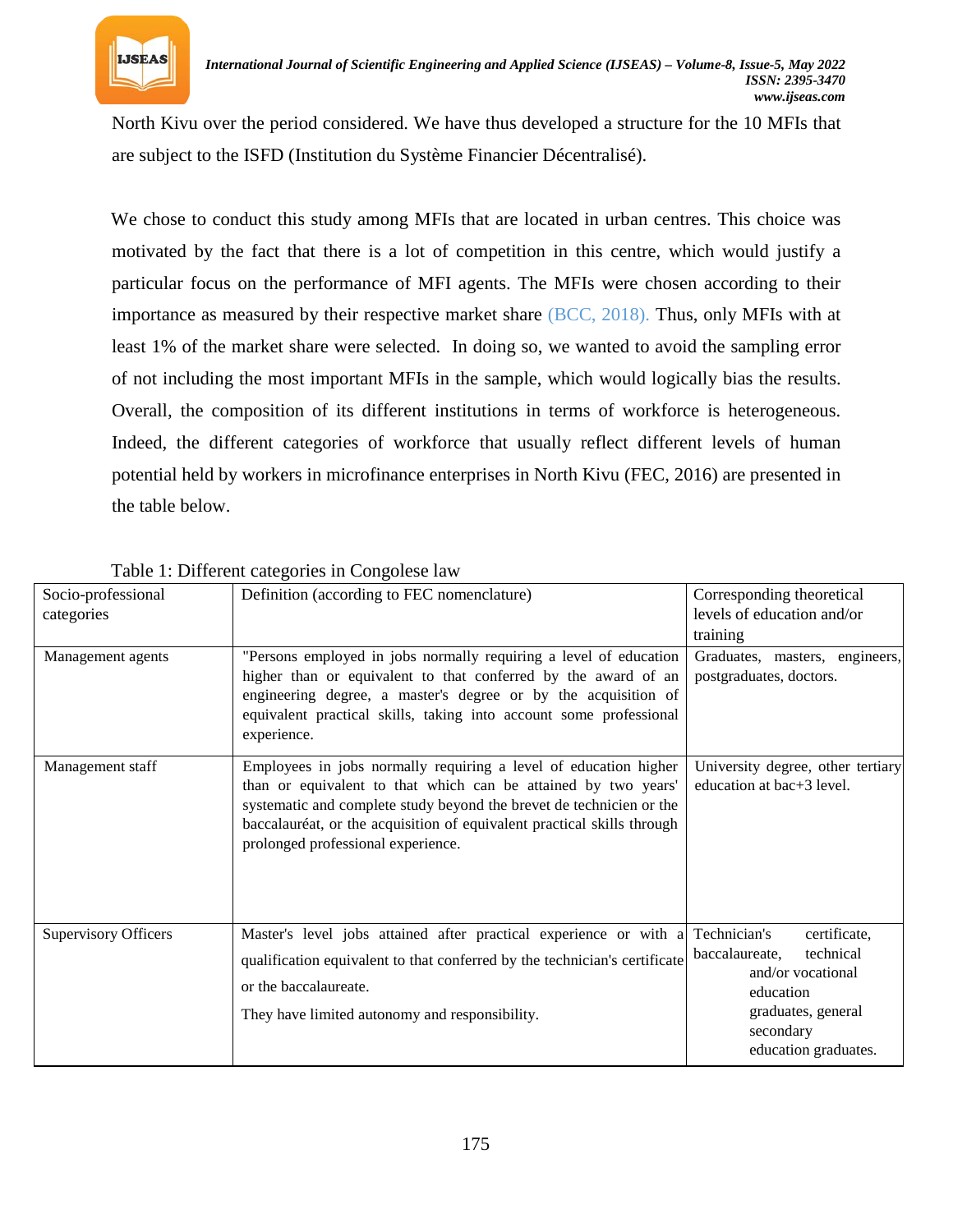

Enforcement Officers Staff with few qualifications, or those whose only training is basic education or short-term pre-training for the job. Such staff have no autonomy. Primary school graduates, employees with no qualifications or out of school.

Source: adapted from FEC 2015 nomenclature

Thus, we note that out of a cumulative workforce of 118 workers over the period under review, the microfinance sector in North Kivu employs 19 managers (16.1%), 45 supervisors (38.1%), 28 supervisors (23.8%) and 26 operatives (22%).

Definitions of study variables

In this paper, productivity is measured using value added, which is certainly one of the indicators that best reflects the efficiency of the capital/labour combination in the production process, especially since it allows intermediate consumption to be disregarded. Moreover, as is customary with productivity estimates, value added has been calculated in volume terms (i.e. by the constant price method, and the price index has therefore been used as a deflator).

The estimate of physical capital K was made on the basis of the tangible fixed assets recorded in the balance sheets, revaluing them to take account of the increase in equipment prices. As measured, this capital K is therefore in principle equal to the sum of the volumes of investments It /t (in prices and francs of the reference year), coming from the different generations  $\tau$  and still forming part of the equipment at date t.

As for the labour factor, it is measured through the number of employees. Admittedly, this is an indicator that has been much criticised, since it does not take into account, for example, the duration or intensity of work. Other methods have therefore been proposed, such as taking into account the volume of working hours or wages. But for various reasons, these latter indicators are not themselves free of criticism, and therefore the use of headcount is an acceptable approach.

As regards the structure of qualifications, this is taken into account through the share of the different categories of labour in total employment. Since professional and managerial staff (PM) are the reference category, the other labour categories we are interested in here are management staff (MS), supervisory staff (MS) and executive staff (ES).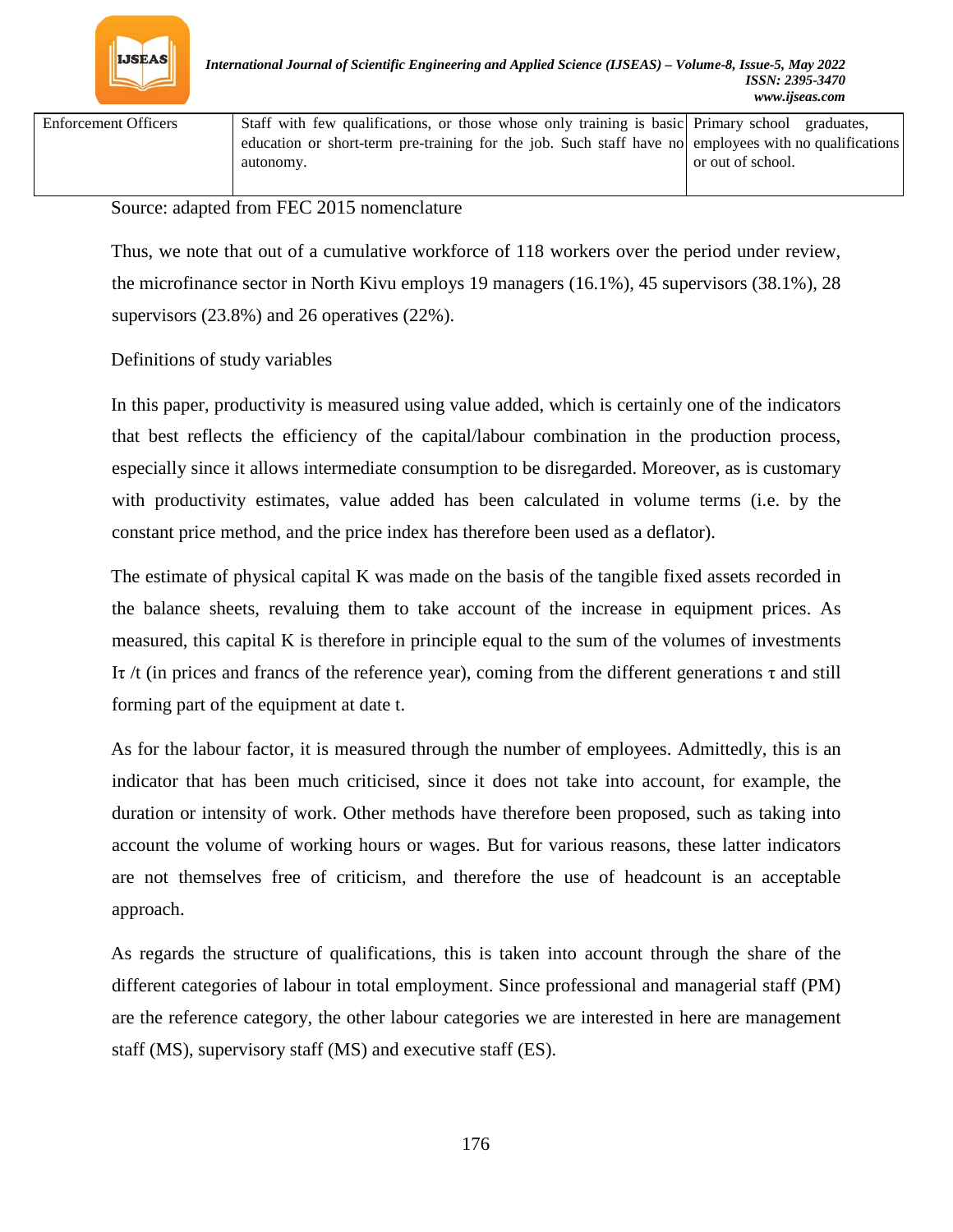

The different variables selected allow the description of the data collected from the statistics issued by the DGI's Statistical and Fiscal Declarations Office and by the Central Bank of Congo via its Economic Analysis, Statistics and Financial Intermediaries Monitoring Department (SAESSIF).

Value added (VA) is defined as the difference between production and intermediate consumption of the enterprise (Ndjobo and Abessolo, 2014). Value added is the most widely used indicator of productivity. It consists of the simple relationship between the production of wealth (by the company, the sector, etc.) and the amount of work it required, so that activity can be measured by value added (Gadrey, 1996).

Value added is a measure explaining the productivity of a company and thus expresses the efficiency with which the transformation of inputs into output has been carried out (Vincent, 1968). This variable is thus the dependent variable of the study.

Capital or capital intensity, which refers to the ratio of tangible assets (gross value at the end of the year) to the average number of employees in the firm (Dia, 2005). Capital intensity is used as a distinguishing criterion, and this study thus takes up the traditional opposition between capitalintensive industries (which are usually the financial sector) and labour-intensive industries (Huiban, 1994). The estimation of physical capital K as discussed above.

The volume of work, which corresponds to the total number of employees in each company. It includes the number of managers, executives, supervisors and operatives (Dia, 2005). This work factor 'T' is therefore measured through the number of employees, always referring to the professional categorisation in Congolese law, as presented in the previous pages.

It should be noted that the significance of these variables did not change over the analysis period. The data collected is sufficiently representative to explain the growth of value added in the microfinance sector in North Kivu.

### Model specification Analysis and data processing techniques

Many empirical studies on the analysis of productivity generally consider it as the difference between the observed output and the output predicted by a Cobb-Douglas type production function estimated using ordinary least squares (OLS). This assumption was initially motivated by the statistical analysis of growth rates (Abramovitz (1956) and Solow (1957). However,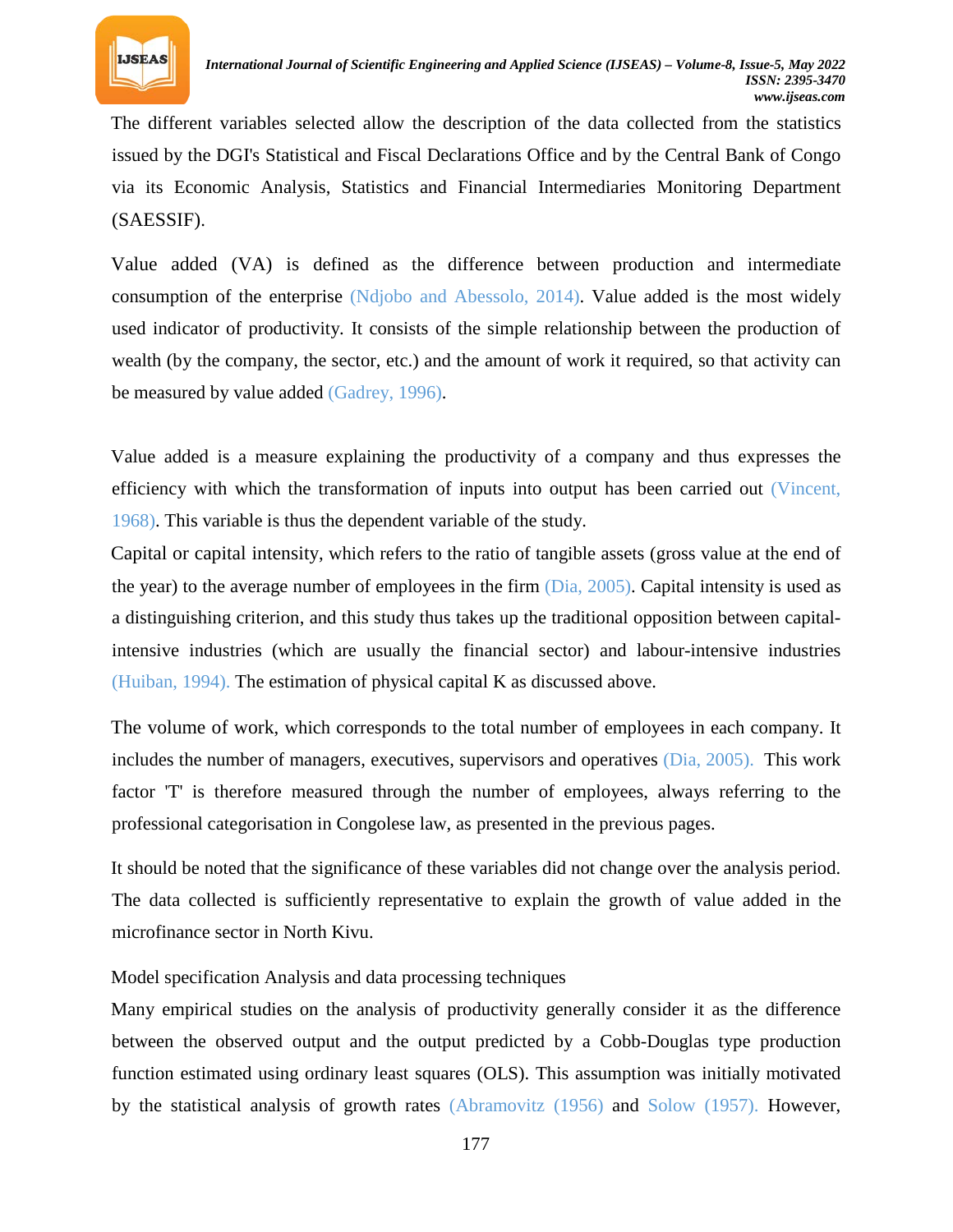

estimators determined in this way may suffer from two main types of bias: simultaneity bias and selection bias.

This study proposes to develop an analysis based on the production function, which makes it possible to quantify the links between the factors of production and the final output. The general form of our production function is the following:

## $Y = A K^{\hat{a}} L^{*^{\hat{a}}}$

With K a measure of physical capital stock and  $L^*$  a measure of efficient labour. Following Mairesse&Sassenou (1989) and Sevestre (1990), L\* labour will then be expressed in units of the same efficiency, and we will thus have :

 $\boldsymbol{p}$  $L = \sum \acute{a}_j L_j$  $j=1$ 

Where  $L_j$  represents the number of employees corresponding to a qualification level j and  $\acute{a}_j$ the ratio of the marginal productivity of an employee of qualification j to that of the reference category, p<sup>ième</sup>.

According to this model, the output (measured here by value added) of a given sub-sector i in year t will depend on its capital stock (C), its workforce (L), and the weight of the different categories of labour ( $Lj/L$ , where  $j=1, 2, 3$ ).

To process the data, we successively use econometric analysis and analysis of the elasticity of production with respect to the different categories of labour.

Referring to the model specified by  $Dia$  (2005) as a basis for our study, we will use a double specification, inspired by the approach developed in many works (Mairesse and Sassenou, 1989; Sevestre, 1990; Crepon, 1993): initially, the analysis will be carried out by means of a Cobb-Douglas production function, and subsequently, we will switch to a Translog formulation.

To test our first hypothesis, the estimation of a Cobb-Douglas production function will allow us to study the signs and the significance of the coefficients in order to see if there is a positive and significant impact of the professional categories on the efficiency of the MFIs.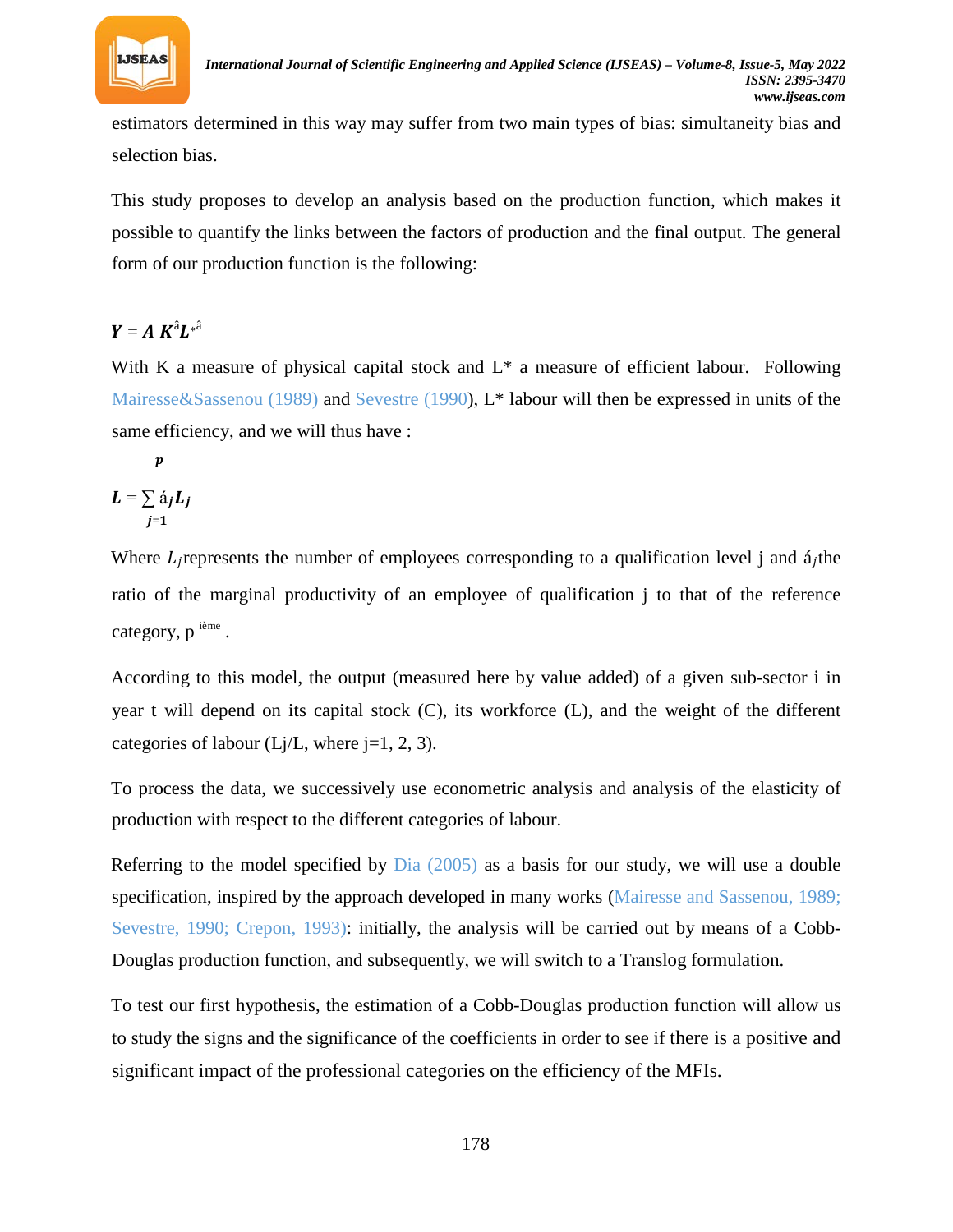

Within the framework of the compound error model, various estimators can be used. For our part, we have retained the conventional estimators, namely the ordinary least squares (OLS) estimator and the multicollinearity test.

Firstly, the Cobb-Douglas production function, which has been widely used in studies devoted to the determination of productivity factors, has several advantages, including the fact that it makes it possible to determine directly the elasticity of each input in relation to output, or to estimate returns to scale directly (Dia, 2005).

However, it is at the same time a rather restrictive form, since it is based on the hypothesis that production factors are substitutable (Patrick, 1990). However, there are several specifications that allow us to free ourselves from the restrictions imposed by Cobb-Douglas, and for our part, we will use the Trans logarithmic function or Translog as proposed by Christensen, Jorgensen and Lau (1973), which is a limited expansion of any function to order two.

With the Translog, the input and substitution elasticities as well as the returns to scale are no longer fixed a priori. The estimates of this model seem to justify the switch from a Cobb-Douglas production function to a Translog production function (Jorgenson and Lau, 1973). This change involves adding additional terms to the former (the squares of the quantities of factors used and their cross products).

Indeed, the coefficients associated with these additional variables, once all significant and different from 0, the impact on output of a change in the share of jobs of the *R* qualification level in total employment depends on capital intensity, the number of employees and the structure of qualifications.

Thus, we can deduce from the estimates, relationships that express the influence of a variation in the qualification structure on productivity as follows:

$$
\frac{\text{a}Log\,VA}{\text{a}AD};\,\frac{\text{a}Log\,VA}{\text{a}AC};\,\frac{\text{a}Log\,VA}{\text{a}AM}\,\text{et}\,\frac{\text{a}Log\,VA}{\text{a}AE}
$$

Thus, an increase in the share of a given occupational category of workers in the employment of an MFI will lead to an increase in output, the "more or less strong" the higher the number of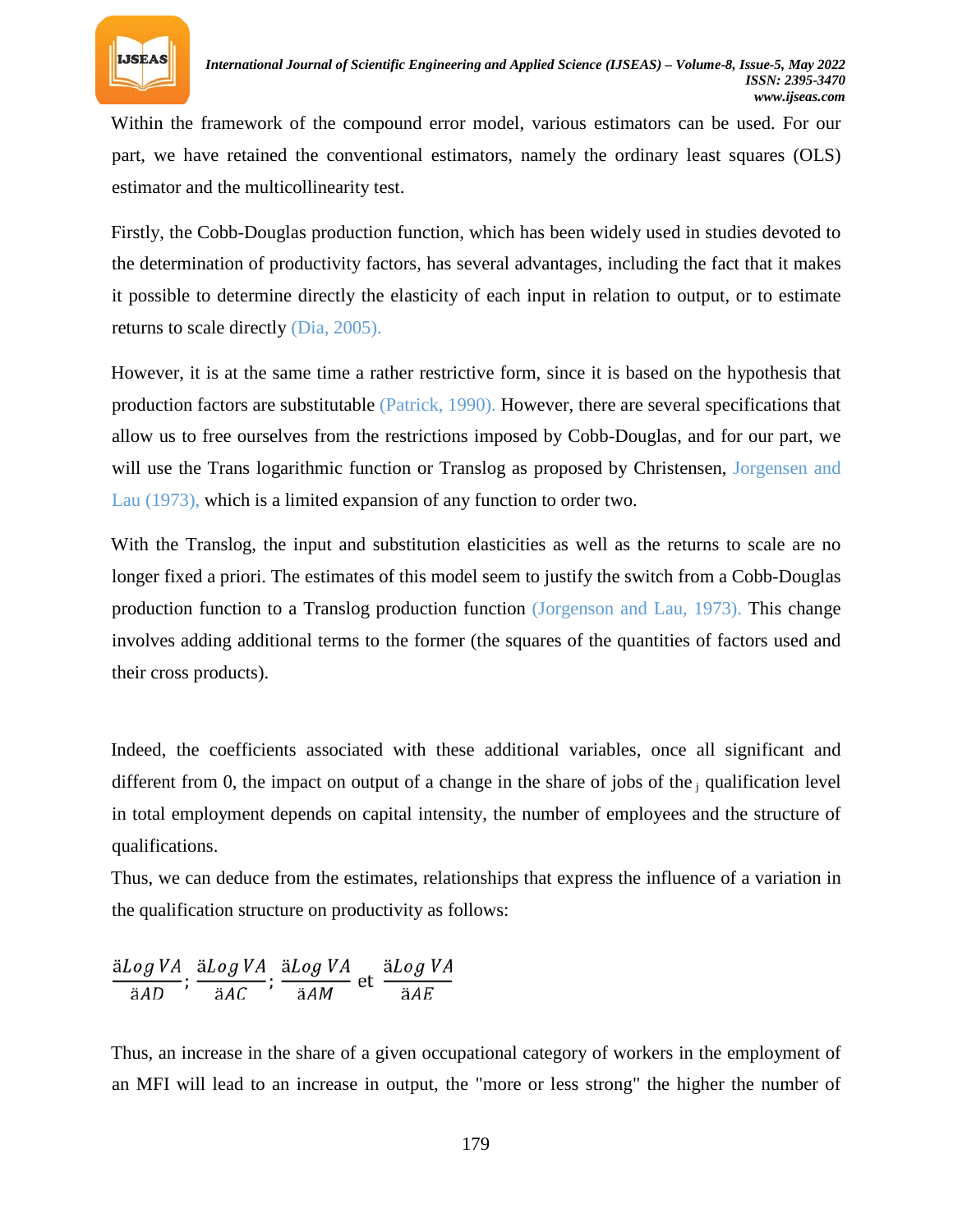

workers. These estimates will allow us to validate our second hypothesis, according to which the management category will have the most important impact on the productivity of MFIs.

When it comes to selecting the factors that explain the dependent variable, a problem can arise. This problem is that of multicollinearity and has important consequences for the quality of the estimates (Mafuku, 2008). Thus, multi-collinearity arises from intercorrelations between the explanatory variables, i.e. when two variables are strongly correlated, it is difficult to separate their effects on the dependent variable: the increase in the dependent variable is hardly attributable to one or other of the variables introduced into the model (Denglos, 2009). This test makes it possible to identify correlated variables. The solution to the problem involves eliminating the variables that are the source of the collinearity by applying the recommended statistical tests for multi-collinearity (Farrar and Glauber, VIF, etc.).

To test for a potential collinearity problem, the VIF test (based on the Variance Inflation Factor) can be operated. It is represented by the following formula:

$$
VIF = \frac{1}{1 - R_j^2}
$$

With  $R_j$ <sup>2</sup> the coefficient of multiple determination when the independent variable  $x_j$  is regressed on the  $k -$ 

1 other variables.

According to this test, if the degree of tolerance (represented by 1/VIF) is less than 10%, the variable concerned is possibly a linear combination of other explanatory variables in the model. It is based on measuring the degree of correlation of each of the independent variables with the other variables in the model. Thus, the VIF will also be used as it is, to date, the most reliable indicator of this phenomenon and the most widely used (Travels, 2013). It will take the value 10 if the variable in question is explained by the others in a proportion of 90%, 5 if the explanatory power is 80%, 2 if it is only 50%, etc. In the econometric literature, serious problems of multicollinearity only occur if the VIF reaches or exceeds the value "10".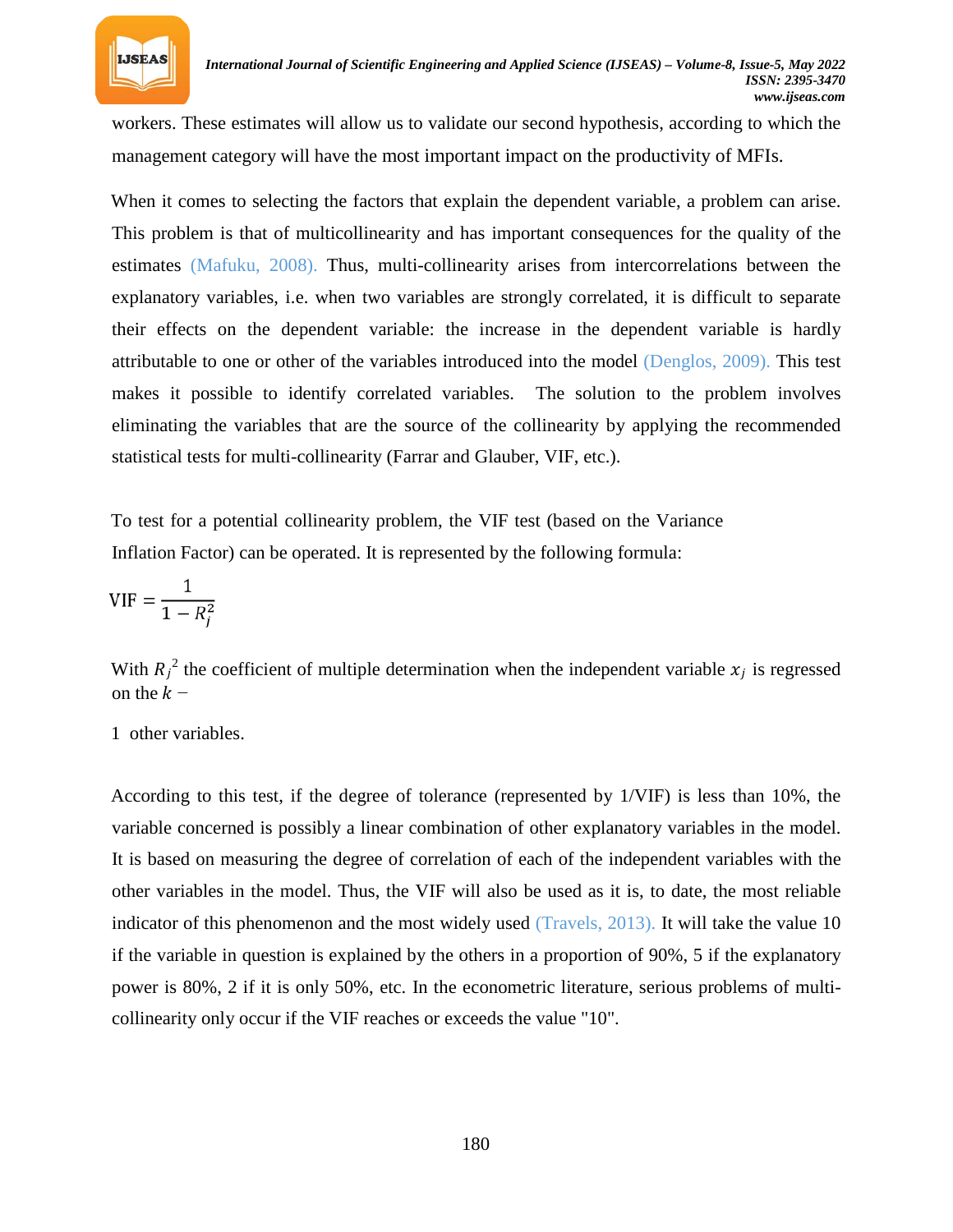

## **Results of the study**

### Descriptive Analysis

The microfinance sector in North Kivu is made up of 30 MFIs with an average age of 5 years. The characteristics of these MFIs in terms of average weight are assessed at three main levels: value added, volume of work and capital intensity.

|                    | N  | Minimum | Maximum | Average   | <b>Standard</b><br>deviation | Variance |
|--------------------|----|---------|---------|-----------|------------------------------|----------|
| <b>VA</b>          | 30 | 10,1000 | 19,6000 | 15,145333 | 3,3899636                    | 11,492   |
| Int Cap            | 30 | 0,8092  | 1,9020  | 1,296390  | 0,3451957                    | 0,119    |
| Work               | 30 | 9,00    | 14,00   | 11,9000   | 1,64736                      | 2,714    |
| N valid (listwise) | 30 |         |         |           |                              |          |

### Table 4: Descriptive statistics

Thus, we can see from the table below that in terms of added value, the proportion in this sector considered over a period of 3 years (2015-2018) is estimated at an average of 15%. In relation to the volume of work, an average of 11 agents per institution are employed. In fact, this sector alone accounts for less than a third of the total contribution in terms of work volume of the Congolese microfinance sector, i.e. 17.7% (BCC, 2016) with a standard deviation of 1.64.

With regard to capital intensity, almost all of this sector is below the overall average (1.296%) of the microfinance industry over the period considered with a standard deviation of 0.3451.

In view of the above, it is necessary to analyse whether the productivity of MFIs is affected by the qualification of the workforce.

Indeed, the estimation of the production function by the OLS method has enabled us to obtain results that are in line with the hypotheses underlying our model and/or economic theory. The labour factor is subdivided in this study into four groups corresponding to the four categories of labour employed in Congolese enterprises.

Table 5: Estimators of the Cobb-Douglas production function by OLS

| $\alpha$ | $\sim$ | $-112$<br>Stc | ∽<br>. .<br>$\sim$ | $\tau_{0/-}$<br>`oni | .<br>'va. |
|----------|--------|---------------|--------------------|----------------------|-----------|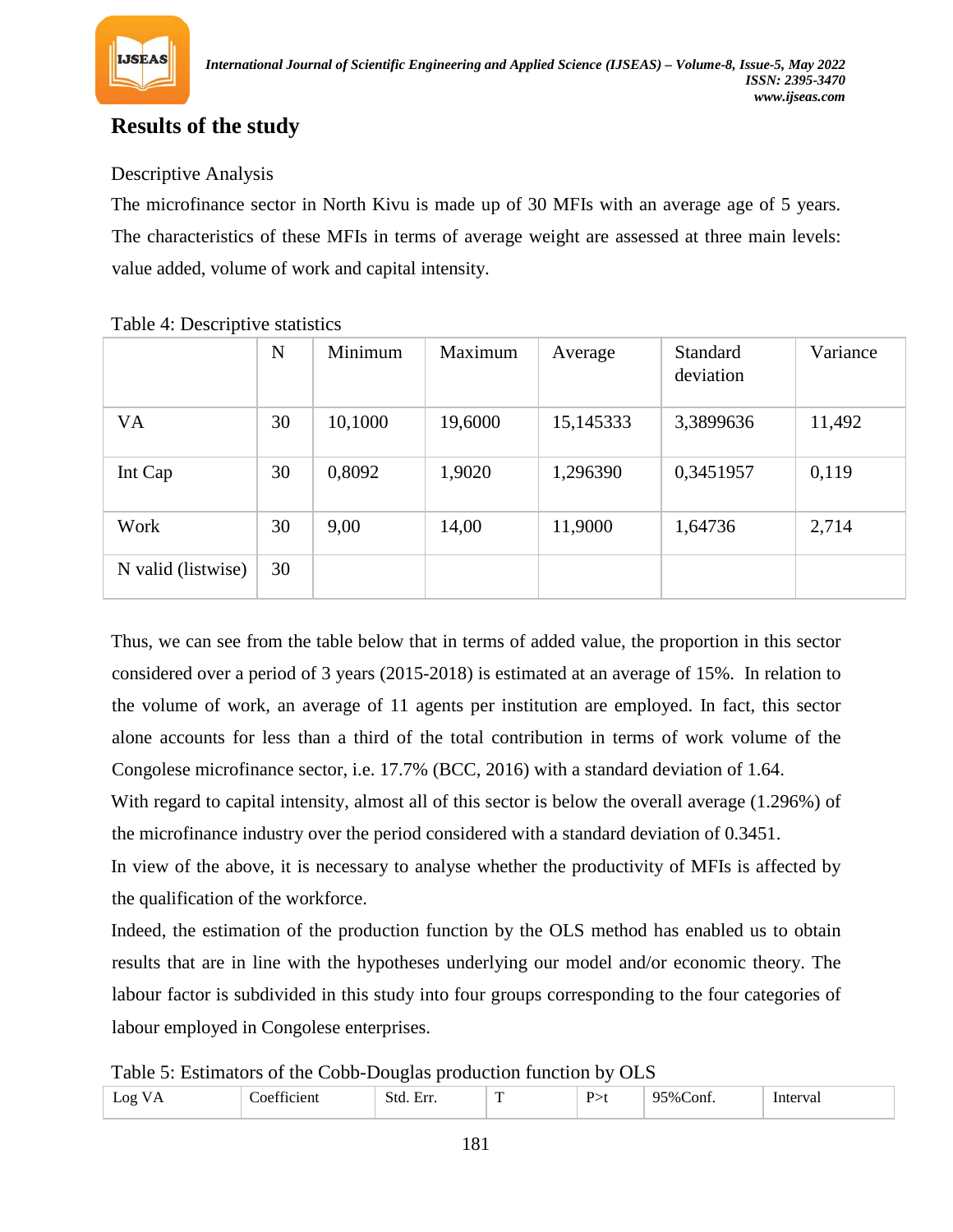

*International Journal of Scientific Engineering and Applied Science (IJSEAS) – Volume-8, Issue-5, May 2022 ISSN: 2395-3470 www.ijseas.com*

| Log INTCAP<br>100.44<br>0.000<br>0.9774244<br>0.0097316<br>0.9573394<br>0.9975093<br>20.68<br>0.137562<br>0.000<br>0.1238298<br>0.1512941<br>Log AD<br>0.0066535<br>0.000<br>0.3225224<br>0.0101733<br>31.70<br>0.3015257<br>0.3435192<br>Log AC<br>25.42<br>0.2442186<br>0.0096083<br>0.000<br>0.2243881<br>0.2640492<br>Log AM<br>18.82<br>0.000<br>0.2198324<br>0.0116793<br>0.1957276<br>0.2439372<br>Log AE<br>68.63<br>1.460194<br>0.0212778<br>0.000<br>1.416279<br>1.50411<br>Cons<br>Number of $obs = 30$<br>$F(5, 24) = 573.65$<br>$Prob > F = 0.0000$<br>$R$ -squared = 0.9917<br>Adj R-squared $= 0.9900$<br>Root MSE = $0.33945$ |  |  |  |  |  |  |  |
|-----------------------------------------------------------------------------------------------------------------------------------------------------------------------------------------------------------------------------------------------------------------------------------------------------------------------------------------------------------------------------------------------------------------------------------------------------------------------------------------------------------------------------------------------------------------------------------------------------------------------------------------------|--|--|--|--|--|--|--|
|                                                                                                                                                                                                                                                                                                                                                                                                                                                                                                                                                                                                                                               |  |  |  |  |  |  |  |
|                                                                                                                                                                                                                                                                                                                                                                                                                                                                                                                                                                                                                                               |  |  |  |  |  |  |  |
|                                                                                                                                                                                                                                                                                                                                                                                                                                                                                                                                                                                                                                               |  |  |  |  |  |  |  |
|                                                                                                                                                                                                                                                                                                                                                                                                                                                                                                                                                                                                                                               |  |  |  |  |  |  |  |
|                                                                                                                                                                                                                                                                                                                                                                                                                                                                                                                                                                                                                                               |  |  |  |  |  |  |  |
|                                                                                                                                                                                                                                                                                                                                                                                                                                                                                                                                                                                                                                               |  |  |  |  |  |  |  |
|                                                                                                                                                                                                                                                                                                                                                                                                                                                                                                                                                                                                                                               |  |  |  |  |  |  |  |
|                                                                                                                                                                                                                                                                                                                                                                                                                                                                                                                                                                                                                                               |  |  |  |  |  |  |  |
|                                                                                                                                                                                                                                                                                                                                                                                                                                                                                                                                                                                                                                               |  |  |  |  |  |  |  |
|                                                                                                                                                                                                                                                                                                                                                                                                                                                                                                                                                                                                                                               |  |  |  |  |  |  |  |
|                                                                                                                                                                                                                                                                                                                                                                                                                                                                                                                                                                                                                                               |  |  |  |  |  |  |  |
|                                                                                                                                                                                                                                                                                                                                                                                                                                                                                                                                                                                                                                               |  |  |  |  |  |  |  |

The Fisher F-test shows that the quality of the model is globally good and the coefficient of determination shows that the significant variables explain 99.1% of the MFIs' productivity (value added). However, the examination of the T-student of individual significance of the variables reveals that all the variables are significant at the 1%, 5% or 10% level.

Given these results, there is evidence of a positive relationship of these types of professional categories on the productivity of microfinance institutions. Thus we have the results that the category of management agents representing 16.1% of the total number of staff in the study sample has a positive, significant and high impact on the variation of the value added of MFIs, with a coefficient (0.137562), proving its major impact on the activity in the sector.

This category also represents 38.1% of the total number of employees in the study sample, and has a very high, significant and positive impact on the variation in the value added of MFIs, with a coefficient of (0.3225224), which is the highest of all the other labour categories. This shows that it is the category that contributes much more to the realisation of value added than the others.

We observe that in the socio-professional category "supervisors", this class occupies 23.73% of the workforce and also has a positive, significant and high contribution to the productivity of the MFIs, with a coefficient of (0.2442186).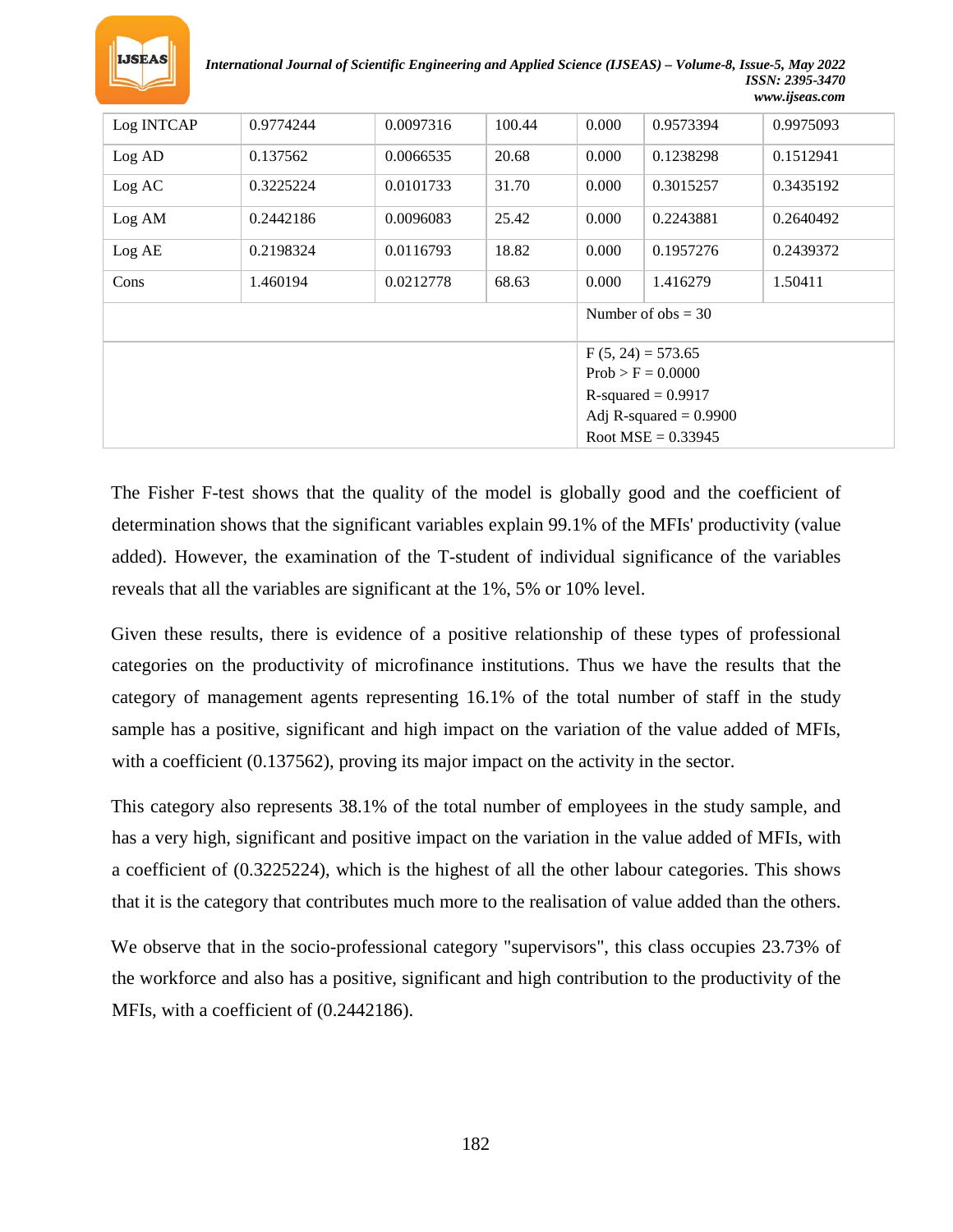

Finally, for the last class, which is that of operatives representing 22% of the total workforce, it too contributes significantly and positively to the productive performance of MFIs associated with a coefficient of  $(0.2198324)$  is also high, positive and significant.

### Analysis of the influence of turnover variation on MFI productivity

The OLS estimators allow us to observe that capital or capital intensity positively and significantly affects the productivity of these MFIs. Indeed, the capital factor has a strong influence on MFIs. The coefficient associated with this factor of production is 0.97. It is very high, positive and statistically significant. It is very high, positive and statistically significant. The order of magnitude thus obtained is in line with that usually obtained in the literature.

On the basis of this result, we can conclude that, despite the low capital intensity of most of the MFIs in North Kivu, the capital that is regularly committed makes an important contribution to the productivity of the MFIs. The additional turnover that would thus be generated, following an increase in value added, could allow these enterprises, over the years, to expand their activities and consequently to resort to additional production factors (Patrick and Yves, 2014).

Analysis of the elasticity of output with respect to different categories of labour

As we use a Cobb-Douglas production function, it should be noted that the impact on output of a variation in the share of the different labour categories is assumed to be the same for all the firms we hold. This seems difficult given that these different MFIs are heterogeneous. This is why we use a Translog formulation, as it takes into account the specificities of the different MFIs, and thus allows us to arrive at particularly nonidentical elasticities. These are shown in the following table:

|                | AD         | AC     | AM        | AE        |
|----------------|------------|--------|-----------|-----------|
|                | 2,8478     | 1,8386 | 2,4211    | 2,4211    |
| $\overline{2}$ | $-14,2465$ | 1,6708 | 3,6694    | 2,7440    |
| 3              | $-3,3946$  | 1,9898 | 1,8435    | 2,4240    |
| $\overline{4}$ | 2,5021     | 1,9044 | 2,9198    | $-2,5021$ |
| 5              | 4,1907     | 1,9010 | $-2,1812$ | 2,4621    |
| 6              | 3,1599     | 1,9269 | 2,2742    | 2,6347    |
|                |            |        |           |           |

Table 6: Elasticity of labour categories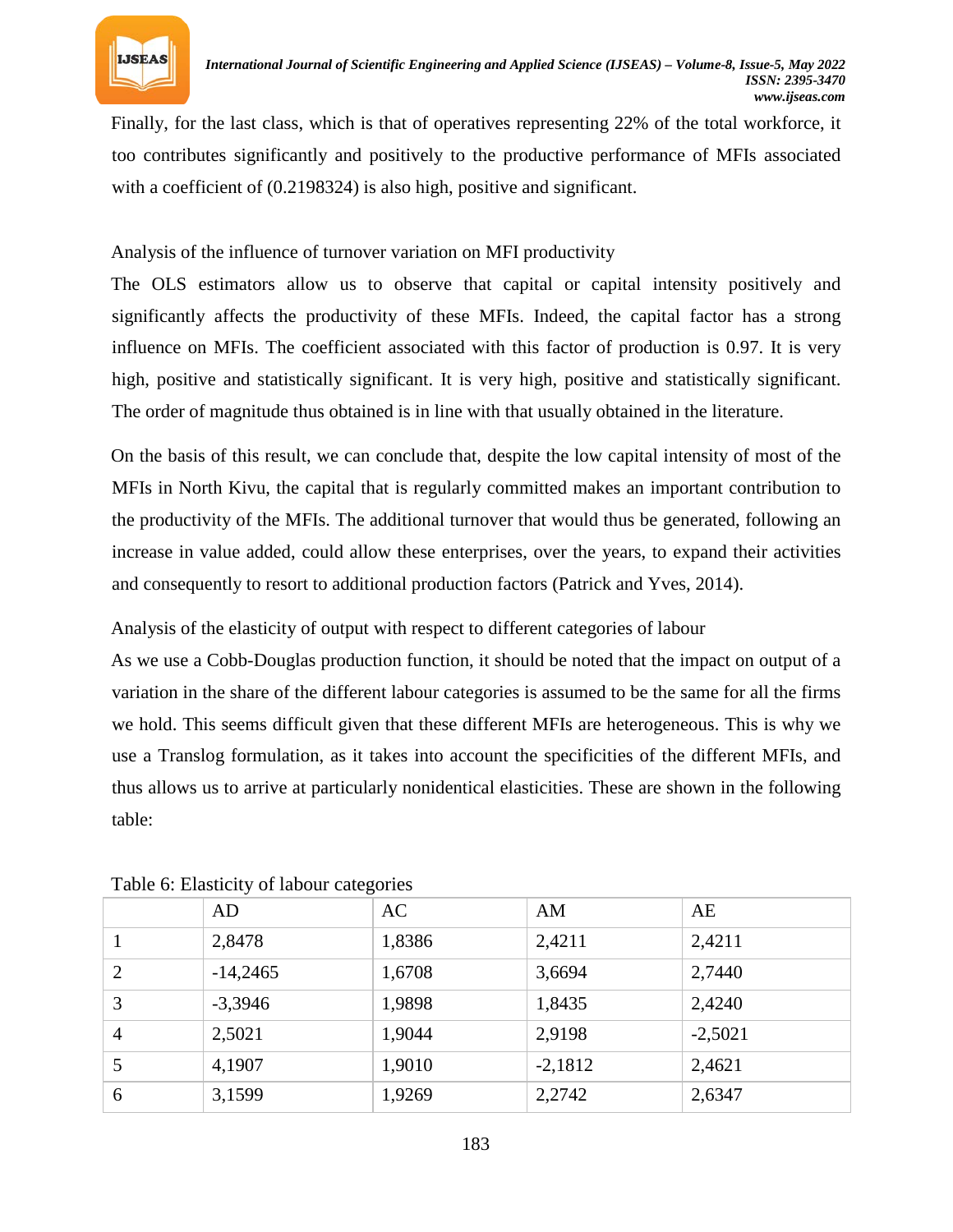

*International Journal of Scientific Engineering and Applied Science (IJSEAS) – Volume-8, Issue-5, May 2022 ISSN: 2395-3470 www.ijseas.com*

|         | 3,6837    | 1,9962 | $-1,7601$ | $-3,6837$ |
|---------|-----------|--------|-----------|-----------|
| 8       | 27,8658   | 2,4880 | 3,1922    | 2,6724    |
| 9       | $-3,6949$ | 2,3312 | 2,0217    | 2,8224    |
| 10      | $-3,9819$ | 3,4885 | 3,0057    | 3,9819    |
| Average | 1,8932    | 2,1535 | 1,7406    | 1,5977    |

In view of the above table, we believe that the impact of the change in the P&MS category would be even greater than that of the other classes of the workforce and would thus imply a low weight of managers and supervisors. This positive impact of P&MS on their own performance is an intuitive result given the presumption we made at the outset that it was more logical to expect an increase in P&MS performance when their numbers increased. As shown by Dia A. (2005) and our own results, managers have a large share in MFIs.

Relying on the Translog estimates, these allow us to estimate the elasticity of output with respect to the different labour categories. The different values obtained for these average elasticities as presented in the above table can therefore simply be interpreted as the rate of change in output following a one-unit increase in the share of managers, professionals, supervisors and workers (Dia 2005).

When these elasticities are related to the manpower allocations of the various MFIs, it can be seen that the elasticity of professional and managerial staff (see appendix: table 11) is all the stronger as the weight of professional and managerial staff is itself high (the average rate is in fact 2.15) and that the elasticity of supervisory staff is inversely related to the share of professional and managerial staff (the correlation coefficient here is 0.227.

Some of the results of these analyses are the growth in the marginal productivity of P&MS and the complementarity between P&MS and supervisors (the impact of supervisors is inversely proportional to the weight of P&MS).

On the other hand, when these elasticities are related to other structural characteristics, the results obtained are convincing. For example, there is a strong overall link between the elasticity of production in relation to the different categories of labour and capital intensity. The correlation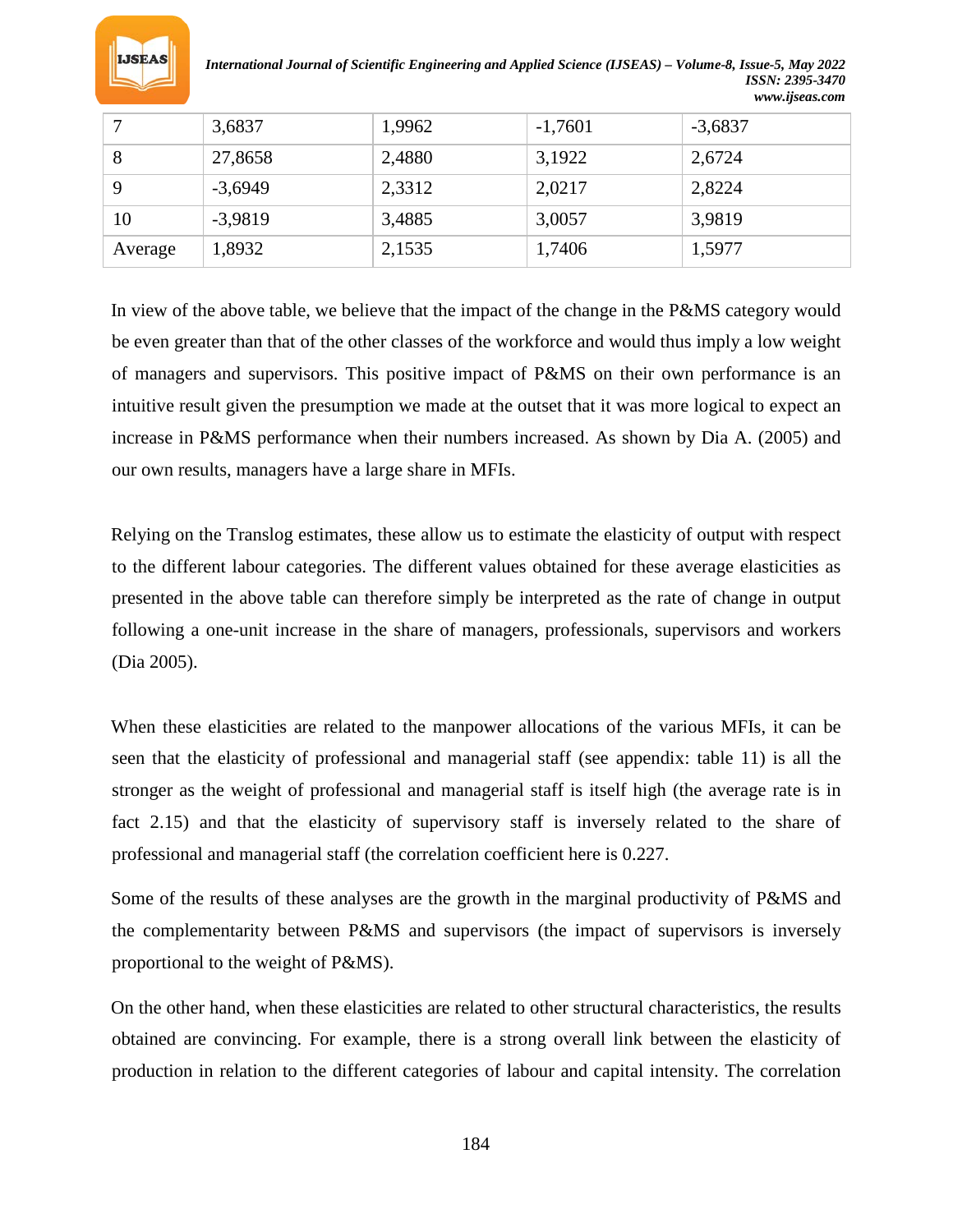

coefficient between the elasticity of managers and capital intensity is -0.28, while the correlation coefficient between capital intensity and the elasticity of supervisors is only -0.27.

| Variables | Co-linearity statistics |            |  |
|-----------|-------------------------|------------|--|
|           | Tolerance               | <b>VIF</b> |  |
| AD        | 0,888                   | 1,126      |  |
| AC        | 0,757                   | 1,321      |  |
| AM        | 0,769                   | 1,300      |  |
| AE        | 0,880                   | 1,137      |  |
| Int CAP   | 0,715                   | 1,398      |  |

Multicollinearity test

The VIF test performed after the ordinary least squares regression shows that there is no multicollinearity in the variables when the VIF is less than 10. However, all the variables with a VIF less than 10.

## **Conclusion**

The objective of this paper was to empirically determine the link between the different classes of labour and productivity in the microfinance sector. To do this, a production function analysis, which quantifies the links between factors of production and final output, was carried out. In order to achieve this objective, the Cobb Douglas type production function analysis was used with the MC0 and the logarithmic function. The results showed that there is a positive relationship of the types of professional categories on the productivity of microfinance institutions. Thus, the category of management agents has a positive, significant and high impact on the variation of the value added of MFIs, with a coefficient (0.137562. In addition, management staff have a higher, significant contribution to the productivity of MFIs due to their level of education.

The extension of the analyses, through the OLS estimators, also shows that capital or capital intensity positively and significantly affects the productivity of these MFIs with an associated coefficient of 0.97. Using the Translog estimates to estimate the elasticity of production in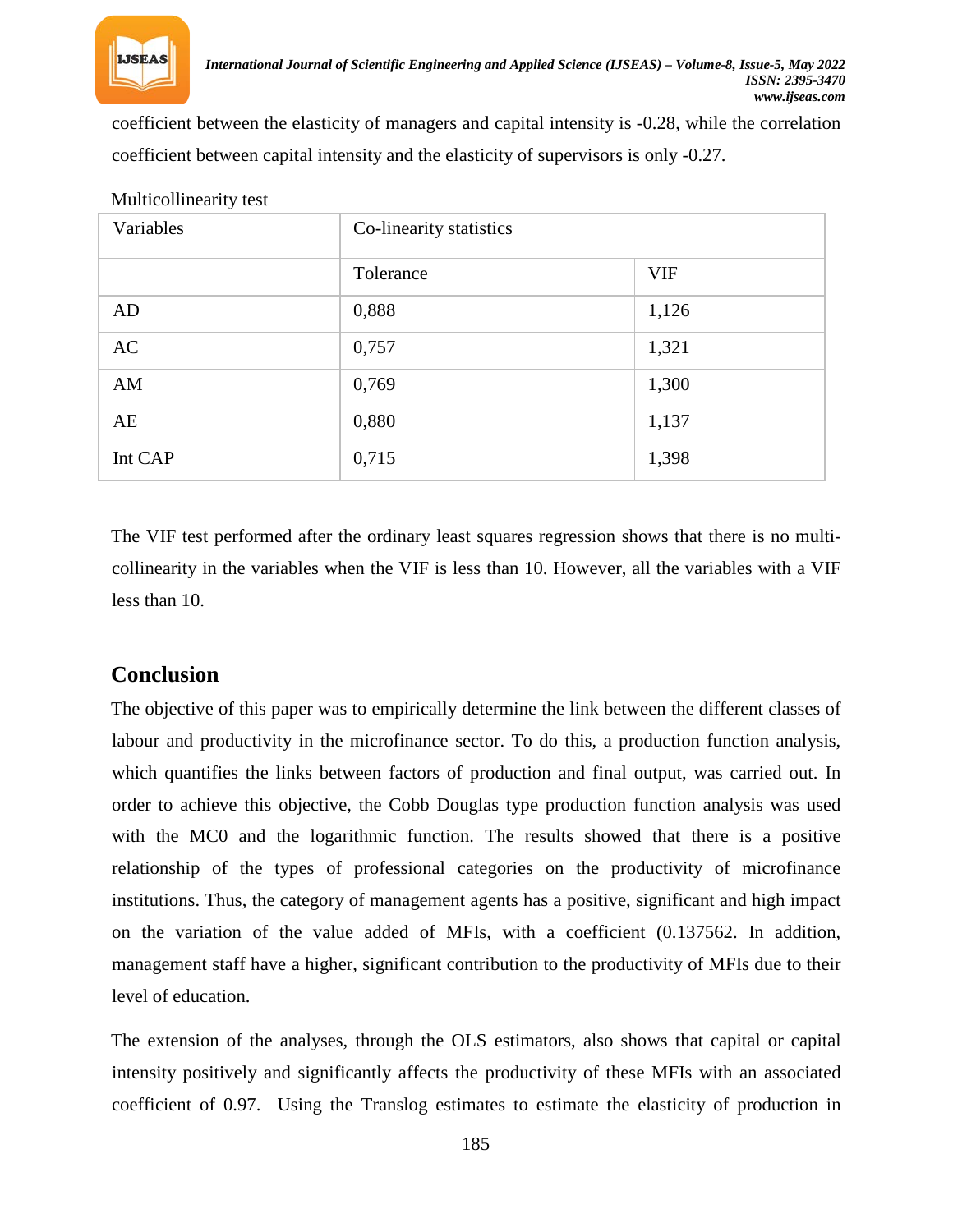

relation to the different categories of labour, the results show that the elasticity of managers is all the stronger as the weight of managers is itself high (the average rate is in fact 2.15) and, on the other hand, that the elasticity of supervisors is inversely related to the share of managers (the correlation coefficient is 0.227).

The originality of this paper is firstly to fill the gap in the issue of the qualification of the workforce on performance in the microfinance sector in North Kivu and to test the contribution of certain professional categories in the North Kivu microfinance sector on performance.

## **Bibliography**

Andrew J. (2005). Productivity and Human Capital for the "Bottom Third", in International Productivity Monitor, Quebec.

Appleton, S. (1997), "Human capital and economic development", Background paper prepared for the African Development Report, mimeo, 29 pages.

Baker, S. (2002), Laddering: Making Sense of Meaning, In: Partington D. "Essential Skills for Management Research". London: SAGE Publications, pp. 226 - 253.

Becker, G., Human Capital, A Theoretical and Empirical Analysis, with Special Reference to Education,

NBER-columbia University Pess, 1964, 187p

Becker, G.S & Chiswick, BR. (1966), "Education and the distribution of earnings", American economic review, Proceedings, 56: 358-369.

Becker, G.S. (1975), Human capital, The university of Chicago Press.

Berguiga, I. (2010), Determinants of the social and financial performance of microfinance institutions in the mena region: a snapshot analysis

Bouoiyour, J., & Toufik, S. (2007). The impact of foreign direct investment and human capital on the productivity of Moroccan manufacturing industries. Region and Development, 25, 115- 136.

Bourdieu, P. (1980). Le sens pratique, Les Éditions de Minuit, Collection Le sens commun, Paris, 475 pages.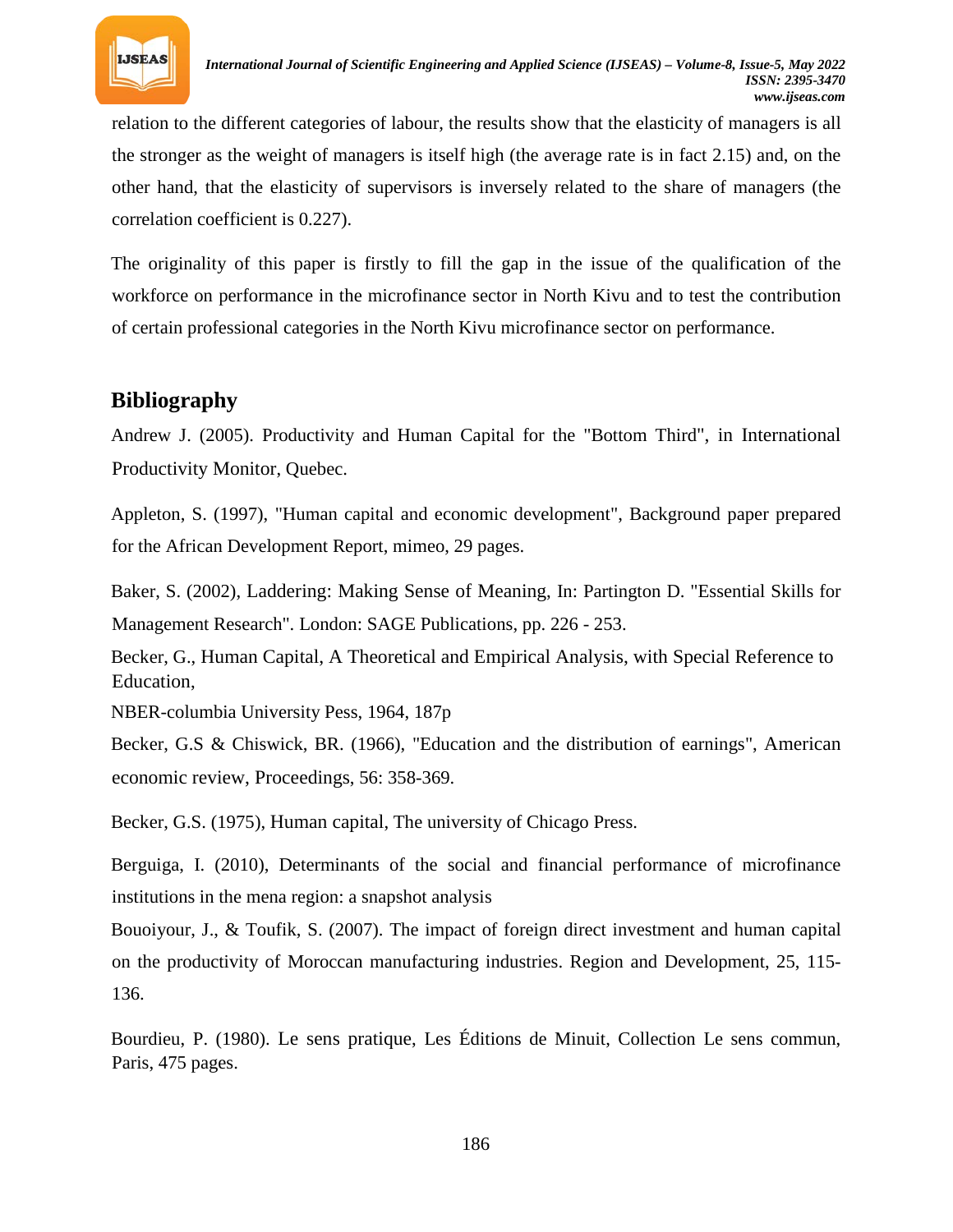

Cappelletti, L. (2010). Towards a socio-economic model of human capital measurement? Revue française de gestion, 207, (8), 139-152. https://www.cairn.info/revue-francaise-de-gestion-2010- 8-page-139.htm. De La Fuente, A. (2011). Human capital and productivity. Nordic Economic Policy Review, 2(2), 103132.

Dia, A. (2005), niveaux de qualification de la main d'œuvre et productivité des entreprises au sein du secteur industriel sénégalais, Clermont Ferrand.

Freyssenet, M. ''peut-on parvenir à une définition unique de la qualification?'', in Commissariat Général du Plan, la qualification du travail, de quoi parle-t-on? Paris, la documentation française, 1978, pp 67-79.

Foray, D. (2000). L'éconoomie de la connaissance, Ed. Eyrolles, Paris

Fourastié, J. (1952), La productivité, Collection Que sais-je ?  $N^{\circ}$  557, PUF, Paris.

Gendron, B. (2008). Capital émotionnel et éducation, Dictionnaire de l'éducation, Van Zanten A. (dir.), PUF, Paris

Guillard, A. & Roussel, J. (2010), Le capital humain en gestion des ressources humaines: éclairages sur le succès d'un concept. Management & Avenir, 31, 160- 18[1.](https://doi.org/10.3917/mav.031.0160) *U*<https://doi.org/10.3917/mav.031.0160>*<sup>U</sup>*

Jérôme, G. Le capital humain, Multitudes 2000/2 (No. 2), pp. 111-112.DOI 10.3917/mult.002.0111 Komenan A. (1987), Education, experience and wages in Côte d'Ivoire: An analysis from the 1984 labour force survey, Discussion Papers 99, World Bank.

Logossah, A. (1994), Human capital and economic growth: a review of the literature, Economie et Prévision, n° 116, p. 17-34.

Mairesse, J. and Sassenou, M. (1989), Les facteurs qualitatifs de la productivité: un essai d'évaluation,

Economie et Prévision, n° 91, p. 35-42

Mairesse, J. and Cuneo, P. (1985), Recherche-développement et performances des entreprises: une étude économétrique sur données individuelles, Revue Economique, n° 5, p. 1001-1041.